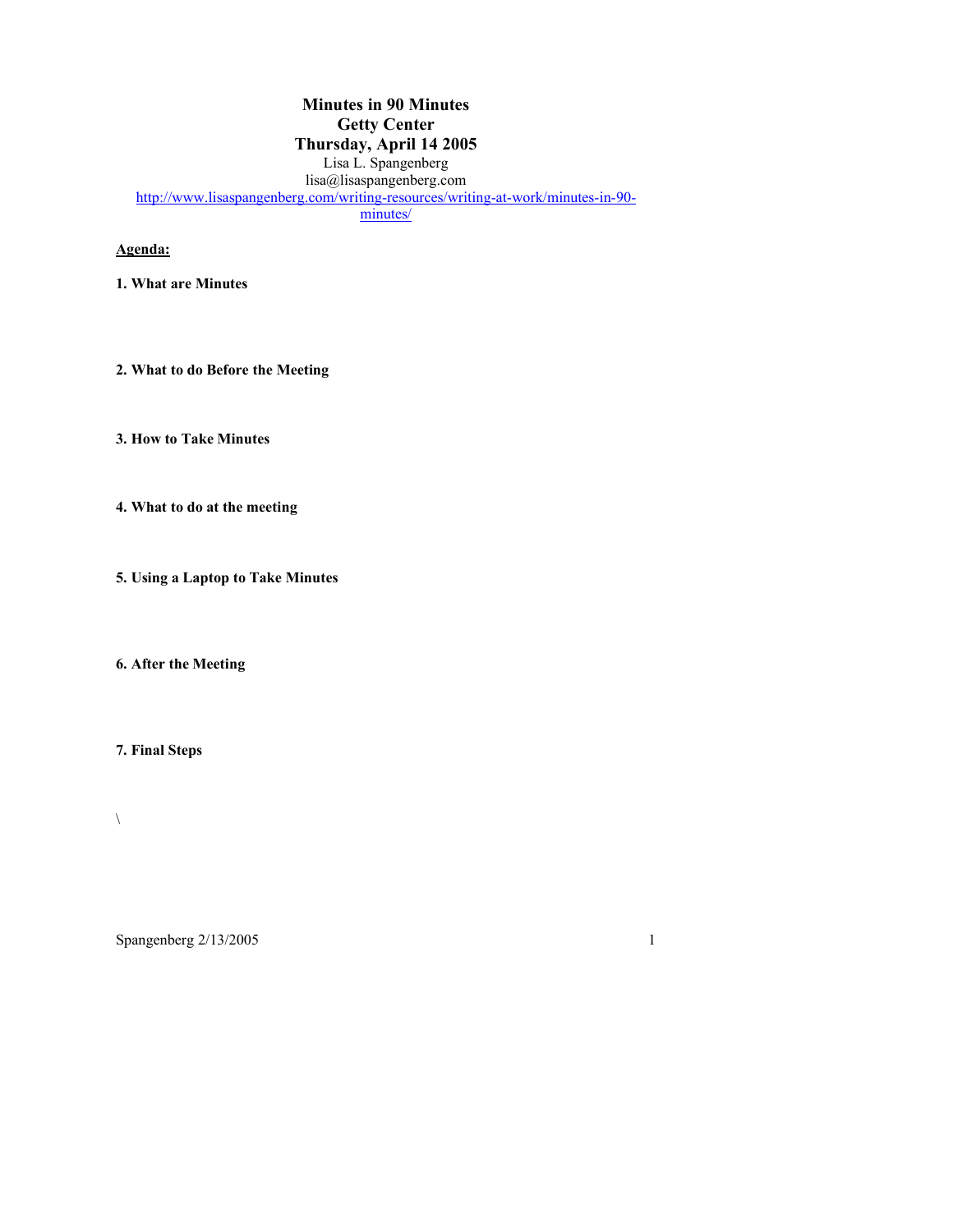#### **Typical Parts of Minutes**

\* means an item is optional.

- **1. Title** The name of the group or committee within the institution or organization. A \***Draft** label if the minutes need to be approved.
- **2. Date, Place, and Tim**e of the meeting
- **3.** \***Kind of meeting** (is it a regularly scheduled meeting, or a special meeting to discuss a specific topic?)
- **4. Names of attendees** who are present, and invited attendees who are absent. Include their affiliation (What part of the organization are they from?).
- **5. \*Chair or leader** This is usually the person who calls the meeting.
- **6**. **Names of observers or guests**, with their affiliations.
- **7.** \***A statement about the minutes of the previous meeting** (that they were approved, revised (include the revisions) or not read. This is required for more formal "parliamentary style" meetings, but is often omitted in informal meeting minutes.
- **8. Agenda items** as discussed, in the order they are discussed, even if that is not the agenda order. Indicated briefly what was discussed, what was decided, and if any action was specified, and who is to take that action.

You may want to create a template with headings for each **Agenda Item,** and subheadings for **Discussion** and **Action Taken** or **Action Items**.

\*It is often useful to have a separate section, specifically named, called Action Items, in which you indicate actions that the meeting determined should be taken, and who is responsible, as determined by the meeting, for taking them.

- **9. Adjourned** The time the meeting was adjourned or ended.
- **10. Next meeting**—the date, time, and place of the next meeting.
- **11. The full name of the minute taker**; minutes by Frodo Baggins. This is often dated, and in formal minutes, the minutes taker signs the printed minutes.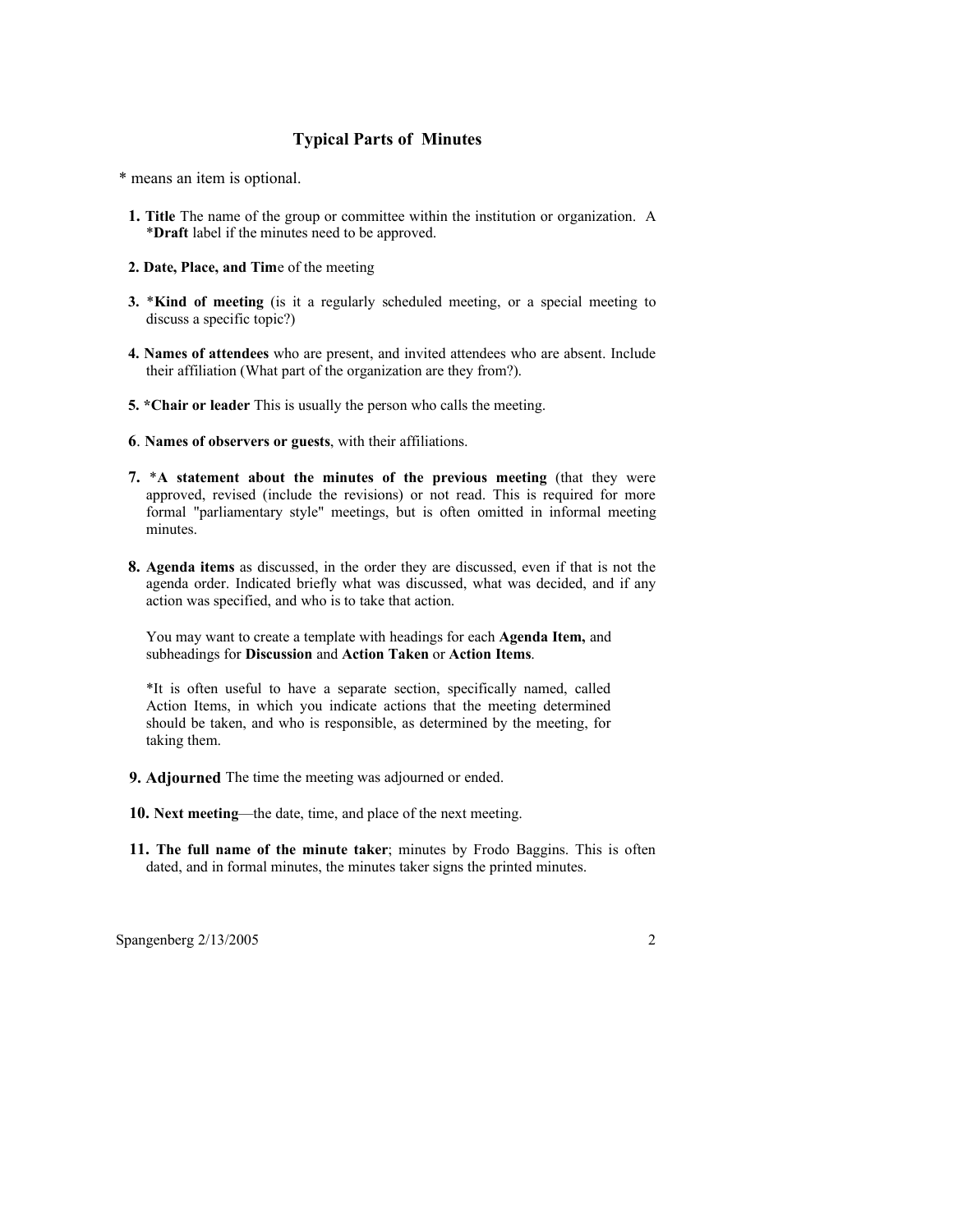#### **Formal Meeting Style**

Formal meetings often follow "parliamentary procedure," or Roberts Rules of Order. If you are taking minutes for a formal meeting you may want to read *Roberts Rules of Order*.

Robert's Rules require that topics, or subjects for discussion, are introduced, and decisions made through *motions.*

- A member of the meeting group is *recognized*, or given permission to speak by the chair or person in charge of the meeting.
- The member then *moves* or proposes a particular *resolution* or statement be approved, or that an action be taken.
- "I move that we adopt the following resolution: resolved That . . . "
- The chair asks for someone to *second* the motion, ("I second the motion" and asks if there is any further discussion.
- Assuming discussion is finished, the chair calls for a vote.
- The vote may be verbal, by secret ballot, or by show of hands. The chair counts the votes and announces the verdict. ("The noes have it. The motion failed")
- As minute taker, you would record each separate step, and who initiates each step. In some cases you would record specific votes by name, rather than just be count.

If you are taking minutes at a formal meeting, you may want to create a blank template to help you keep track of reolutions and motions.

<u> 1989 - Johann Stoff, deutscher Stoff, der Stoff, der Stoff, der Stoff, der Stoff, der Stoff, der Stoff, der S</u>

Motion #

Made by  $-$ 

Seconded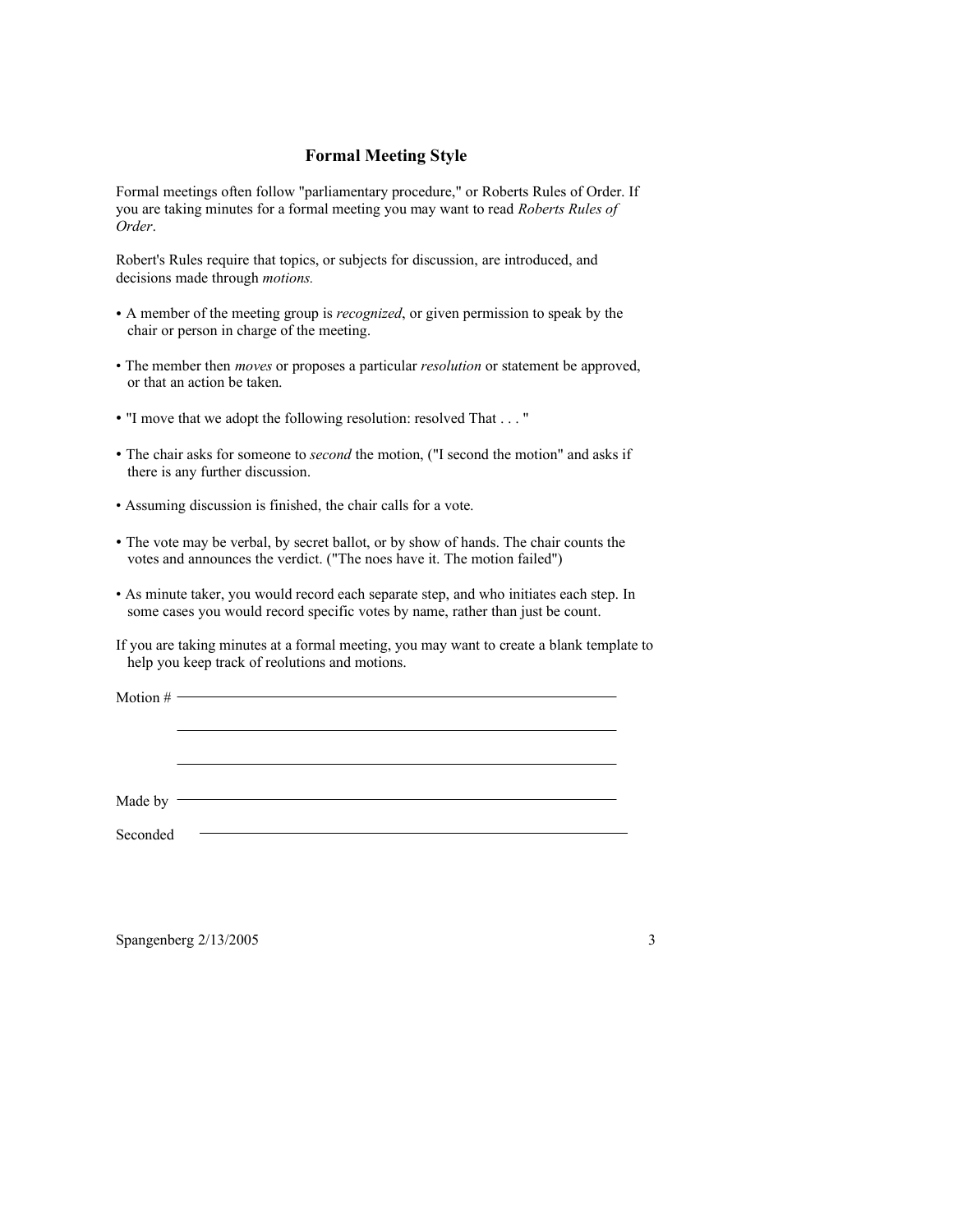### **ITPB**

Agenda for December Meeting December 19, 2-4 p.m., 2121 Luckless Website: http://www.some.url.edu

November 25, 2003 meeting Minutes (available on web and distributed by listserve)

1) Reports

- a) Filesharing Update (John Davenport 10 minutes)
- b) Academic Personnel Update (Deanna Troi 15 minutes)
- c) Progress on catalog Replacement (Susan Rico) 15 minutes)
- 2) Final Comments on ITPB Response to Chancellor's Cost Cutting Memo (John Davenport –20 minutes)
- 3) DR 2154 Policy Endorsement (Clark Kent 20 minutes)
- 4) Future Meetings

Scheduling in progress

5) Action Items (Deanna Troi)

6) Adjourn

12/11/03 SM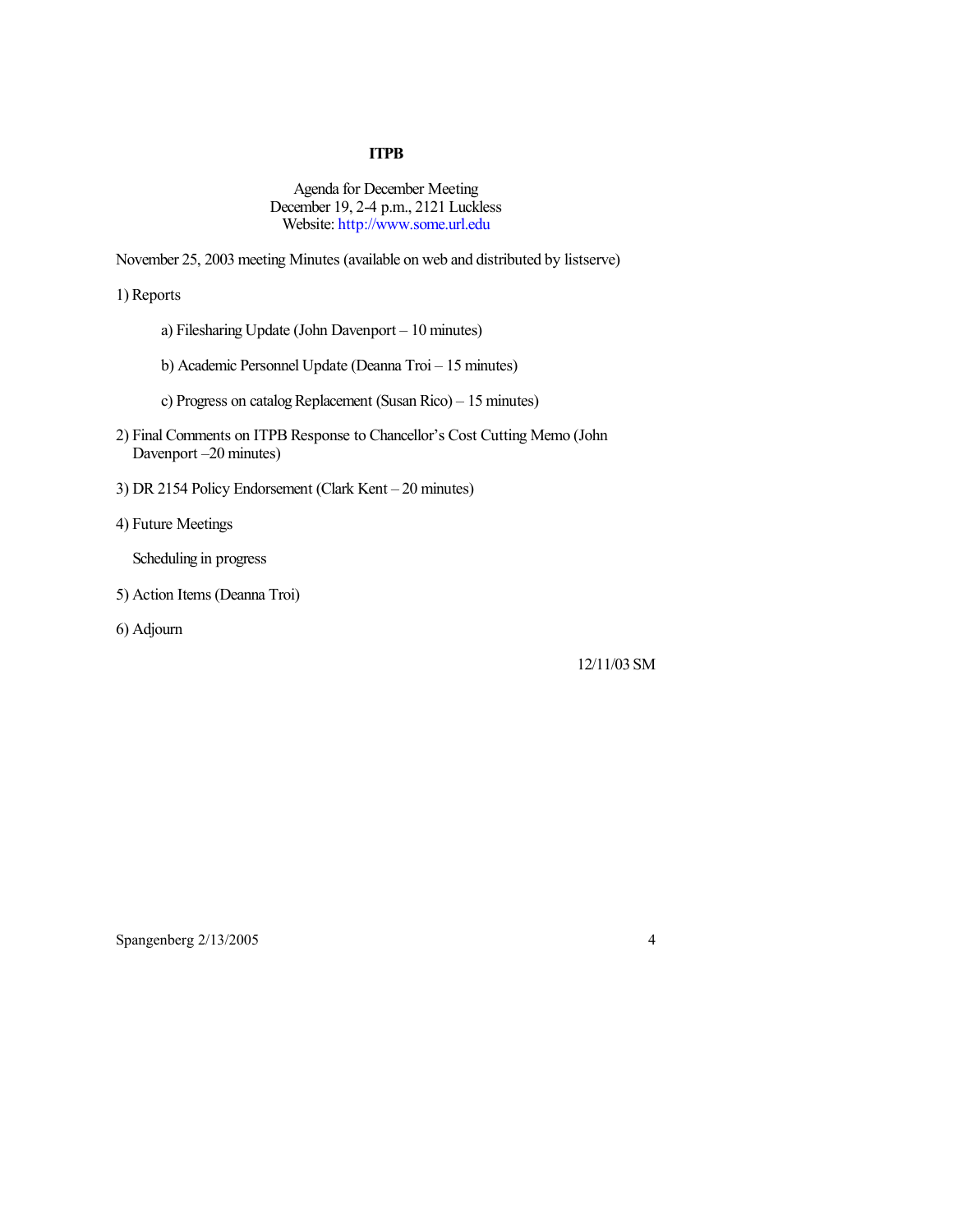#### **Information Technology Planning Board (ITPB)**

http://www.some/url.edu **December 19, 2003 Meeting Summary**

November 25, 2003 Minutes (available on web and already distributed by listserve)

ITPB Attendees: Chair Deanna Troi, Samson Agonistes, John Davenport, Jean-luis Picard, Charles Windsor

Guests: Tom Frink (PDP participant), (OIT), Clark Kent (OIT), Sandra Muir (OIT), Susan Rico (Library), Justin Time (CCC co-chair),

#### **1. Reports**

#### a. Filesharing Update

John Davenport reported that he and Clark Kent will be meeting regarding the Penn State and University of Florida monitoring-based models for controlling filesharing. Student Affairs manages the judicial process for us and we continues to have few repeat offenders.

#### b. Academic Personnel Update

Deanna Troi reported that a reduced implementation has been funded by the EVC. The system will enable electronic tracking and processing but is not completely paperless.

#### c. Progress on Orion Replacement

Susan Rico reported on the three phases of the implementation process:

- 1. Data migration (using standard data formats) and cleanup (during migration) – this has begun.
- 2. Configuration of public interface presentation, searching, and indexing behaviors are being identified during January-February; prototyping and usability studies will be conducted from February-June. A Board member suggested using naïve subjects to test the interface.
- 3. Integration of catalog with other systems (e.g. Library System, Uni elinks server)

#### **2. DR 2154 Policy Endorsement**

The Board endorsed by acclamation, the 6/30/03 (with edits as of 11/17/03) DR2154 policy draft. It recommended writing a letter to the Academic Senate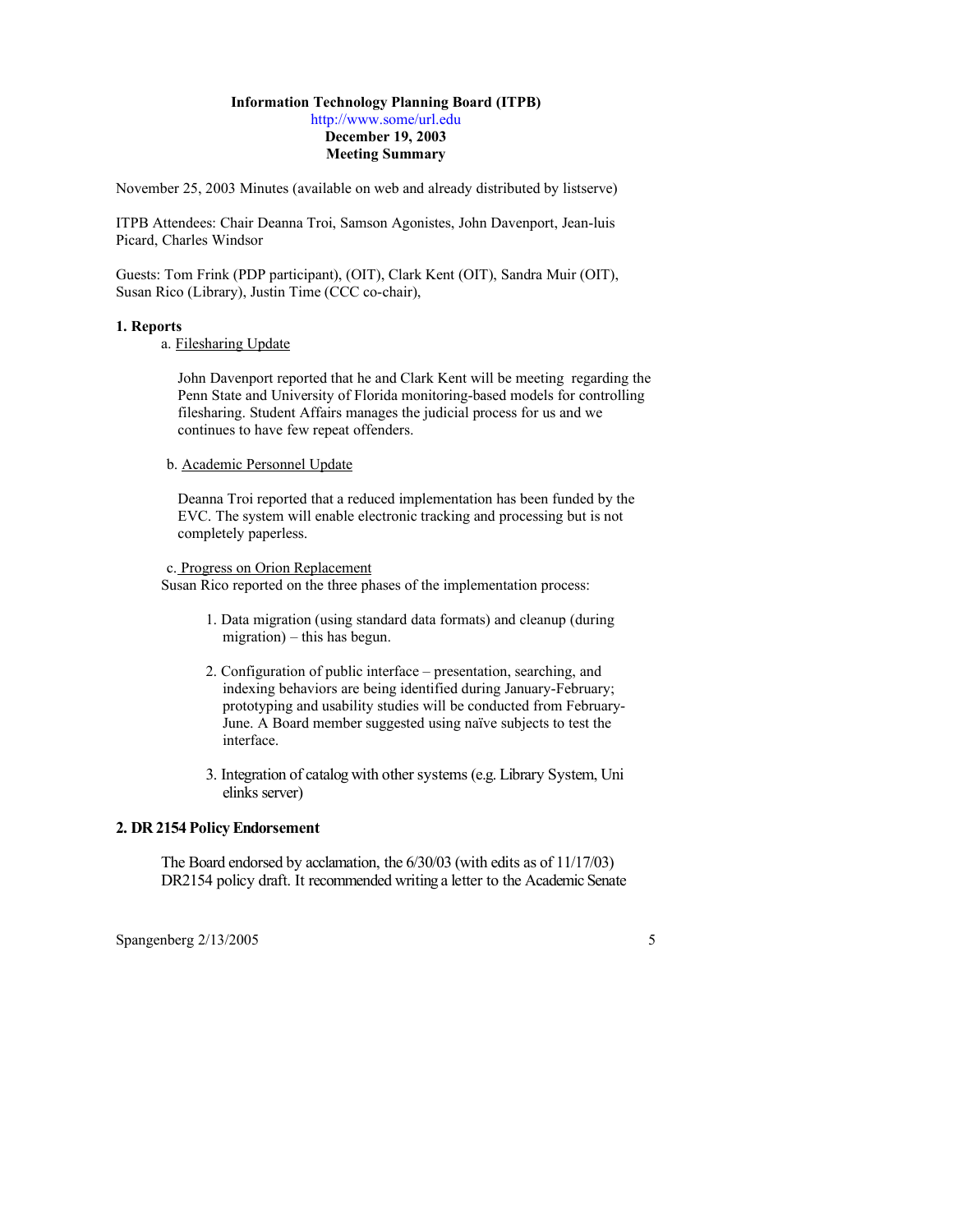with suggestions of 3-4 ways to protect against liability, such as: encrypting Social Security numbers, removing Social Security numbers from hard drives, not using Social Security numbers unless absolutely necessary, and not putting Social Security numbers on hard drives.

#### **3. Wireless Model and Formation of Wireless Standards Body**

Justin Time gave an overview of the Wireless Implementation Team's recommendations for wireless networks on campus. These recommendations were endorsed by the Common Systems Group (CSG) at their December 5, 2003 meeting:

- Uniform Public Network (UPN) / Distributed Operations Model
- Formation of a Wireless Standards Body through the ITPB
- Networking standards and guidelines for rollout of Phase 1 wireless, future phases, and department networks
- A one year trial to build experience with the UPN model and end user service. At the end of 1 year, review service and fiscal models.

Phase 1 rollout is planned for beginning of Winter 2004. The official wireless launch will include a general campus announcement and a Wireless Network Registry announcement for Network Coordinators. The ITPB agreed to sponsor the Wireless Standards Body. This Body will be responsible for development and distribution of standards and accountable for quality of user services, registry usage, and resolution of open issues (e.g. support). It will monitor utilization and provide an assessment at the end of the first year and periodic assessments thereafter as well as during the first year as needed.

### **4. Future Meetings:**

• Friday, January 16, 2-4 p.m. @ 2325 Luckless

#### **5. Action Items**

- Write letter to Academic Senate advising on how to protect against DR 2154 liability (Deanna Troi)
- Reword Technology Fee section of Response to Chancellor's Cost Cutting Memo and send draft to ITPB for approval via email (John Davenport)
- Launch an educational campaign about wireless standards and registry (Wireless Standards Body)

### **6. Adjourn**

SM 12/23/2003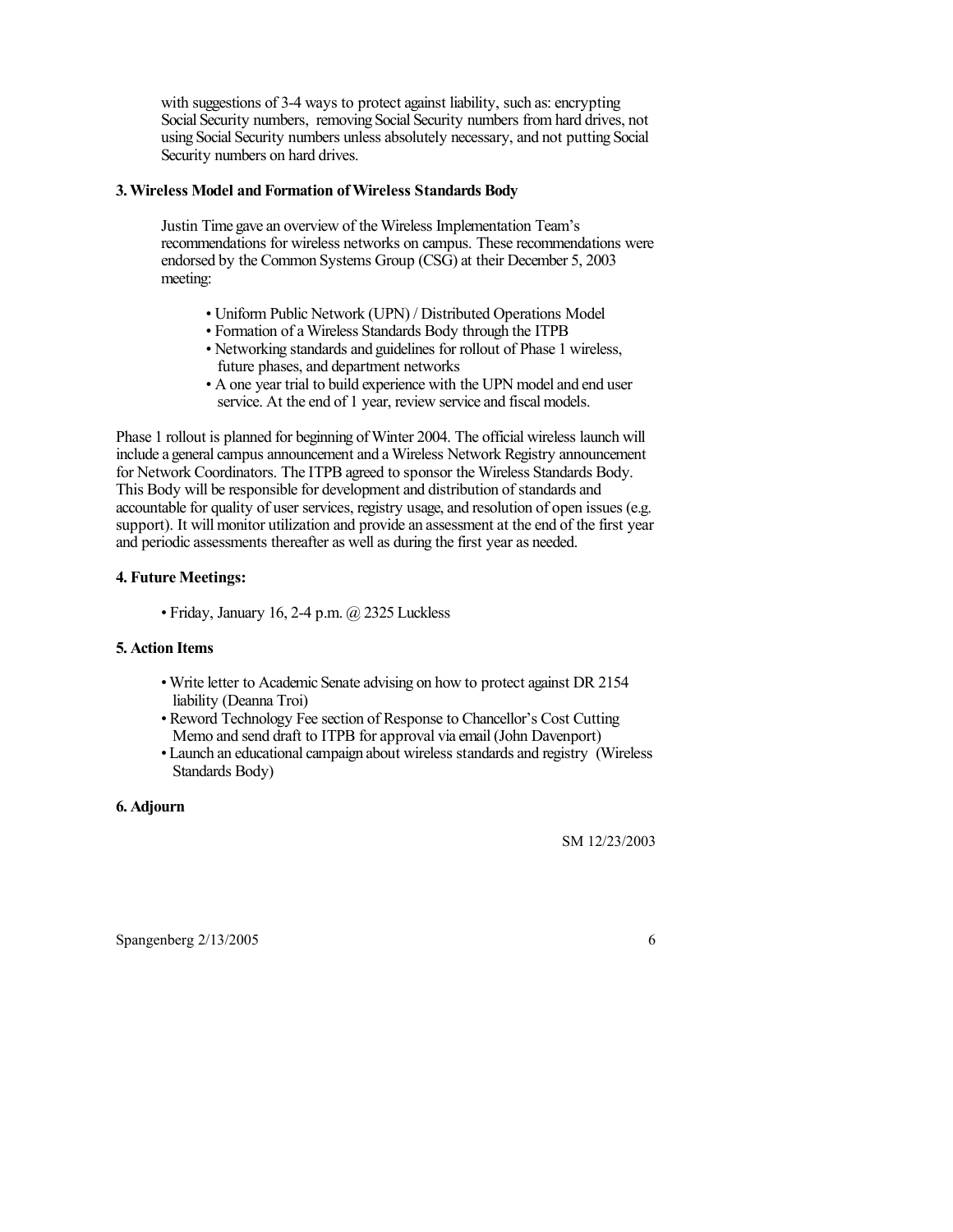#### **MINUTES** UNIVERSITY TECHNOLOGY COMMITTEE May 15, 2000

Members Present:<br>
Richard Crosby, Chairperson<br>
Joann Campbell Richard Crosby, Chairperson Gerry Merckel Tony Turrin Zella Boulware Bob Jones Judy Perkin John Sharp Andrew Farkas Debra Abbott Jeff Michelman Lance Taylor David Jaffee<br>John Venn Bruce Kavan Stuart Chalk

Scott Runnion<br>Dan Wastchak

Chairperson Crosby convened the University Technology Committee (UTC) meeting at 11:00 a.m. in the Board of Regents Room at University Center.

#### 1. Minutes

Crosby announced that the minutes from the May 1, 2000 meeting had been distributed and asked if there were any corrections to the minutes. Hearing none, the minutes were approved.

#### 2. Announcements

Crosby reported that the loss of air conditioning in a number of buildings on campus was due to a rupture in the conduit that carries chilled water to the AC units.

Kathy Hughes announced that the OspreyNet (Residence Hall) networking position had been filled by Hayse Denmark who began work on May 12. She also announced that Dan Simon had been offered and had accepted the position of Lab Manager.

#### 3. Distance Learning Action Team

Discussion on the proposal that Tom Serwatka had submitted on behalf of the Distance Learning Action Team was requested. Bruce Kavan announced that he had visited Indiana State University and talked with some of their business faculty members. He said their faculty began using the Blackboard product three years ago and they were unhappy with the product due to the 'high-level of designer involvement'. Their faculty reported that it took too long to have changes implemented.

#### 4. Mac Action Team

Stuart Chalk handed out a report from the Mac Action Team on the topics his group was dealing with. Zella Boulware stated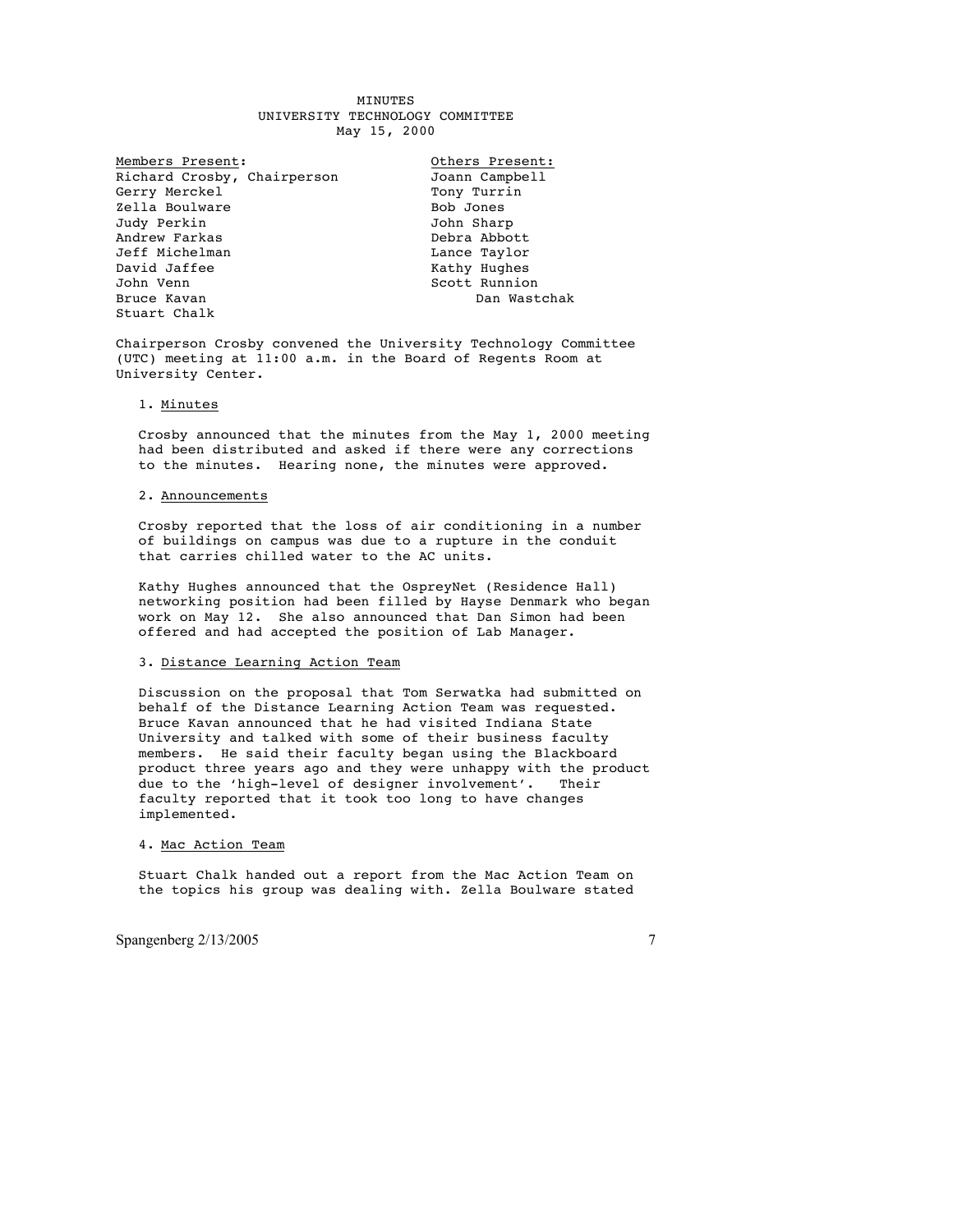that Computing Service's implementation of the CSDLAB distribution list to report problems had really helped with issues in the lab. If problems were reported this way they were fixed very quickly. Kathy Hughes will have a summary prepared of the issues that were reported to the action team and what resolutions were implemented.

#### 5. Internet 2 Action Team

#### No report

6. Project Updates

**800 Dial In** – Lance reported that Computing Services would be testing 1-800 services on a limited number of the dial-up lines over the summer.

**I LOVE YOU VIRUS** – Kathy reported that the Exchange server was currently running the Antigen Virus Protection software and that Computing Services would be looking at a number of other virus protection products and alternatives over the next few weeks.

**OspreyNet – Village** – Kathy Hughes reported that Osprey Village network wiring was back on schedule. There had been some issues with the location of data closets but those had been worked out and the new locations had been approved.

#### 7. Schedule

Crosby said that the next meeting of UTC would be held June 5 and that the committee would probably meet in June and July, first and third Mondays, and then possibly the committee would take the month of August off. He asked that the committee members look at their schedules and this would be discussed again at the next meeting. Crosby stated that there had been some concern that the committee had lost focus on strategic issues and he proposed that next year the committee focus more on these issues rather than the operational issues. He will distribute some issues that the committee may want to consider before the close of summer business.

#### 8. Lunch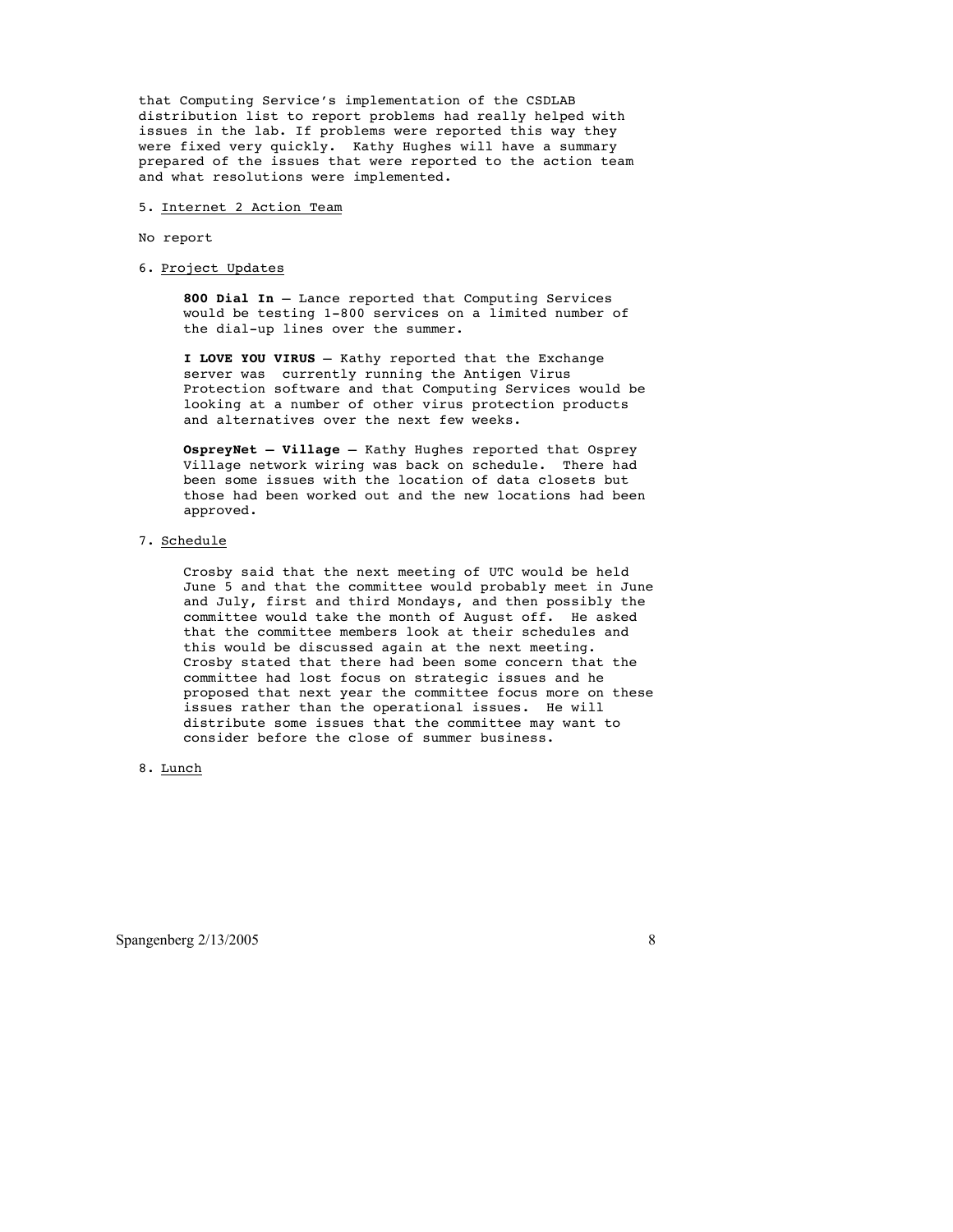#### November 2, 2004

The Board of Commissioners of the City of Lawrence met in regular session at 6:35 p.m. in the City Commission Chambers in City Hall with Mayor Rundle presiding and members Dunfield, Hack, Highberger and Schauner present.

**RECOGNITION/PROCLAMATION/PRESENTATION:** Mayor Rundle proclaimed the week of November 2 – 8 as "Radiologic Technology Week"; and the month of November as "National Home Care Month" and

"National Hospice Month."

#### **CONSENT AGENDA**

As part of the consent agenda, **it was moved by Schauner, seconded by Hack,**  to approve the City Commission meeting minutes of October 26, 2004. Motion carried unanimously.

As part of the consent agenda, **it was moved by Schauner, seconded by Hack,**  to receive the Historic Resources Commission Action Summary of September 16, 2004; the Traffic Safety Commission meeting of October 4, 2004; and the Planning Commission meeting minutes of September 22, 2004. Motion carried unanimously.

As part of the consent agenda, **it was moved by Schauner, seconded by Hack,**  to approve claims to 311 vendors in the amount of \$964,242.39 and payroll from October 17, 2004 to October 30, 2004 in the amount of \$1,379,418.66. Motion carried unanimously.

As part of the consent agenda, **it was moved by Schauner, seconded by Hack,**  to approve the Drinking Establishment License for the Eldridge Hotel, 701 Massachusetts. Motion carried unanimously.

The City Commission reviewed the bids for weatherization for storm windows, weather-stripping of doors and attic insulation for the Neighborhood Resources Department. The bids were: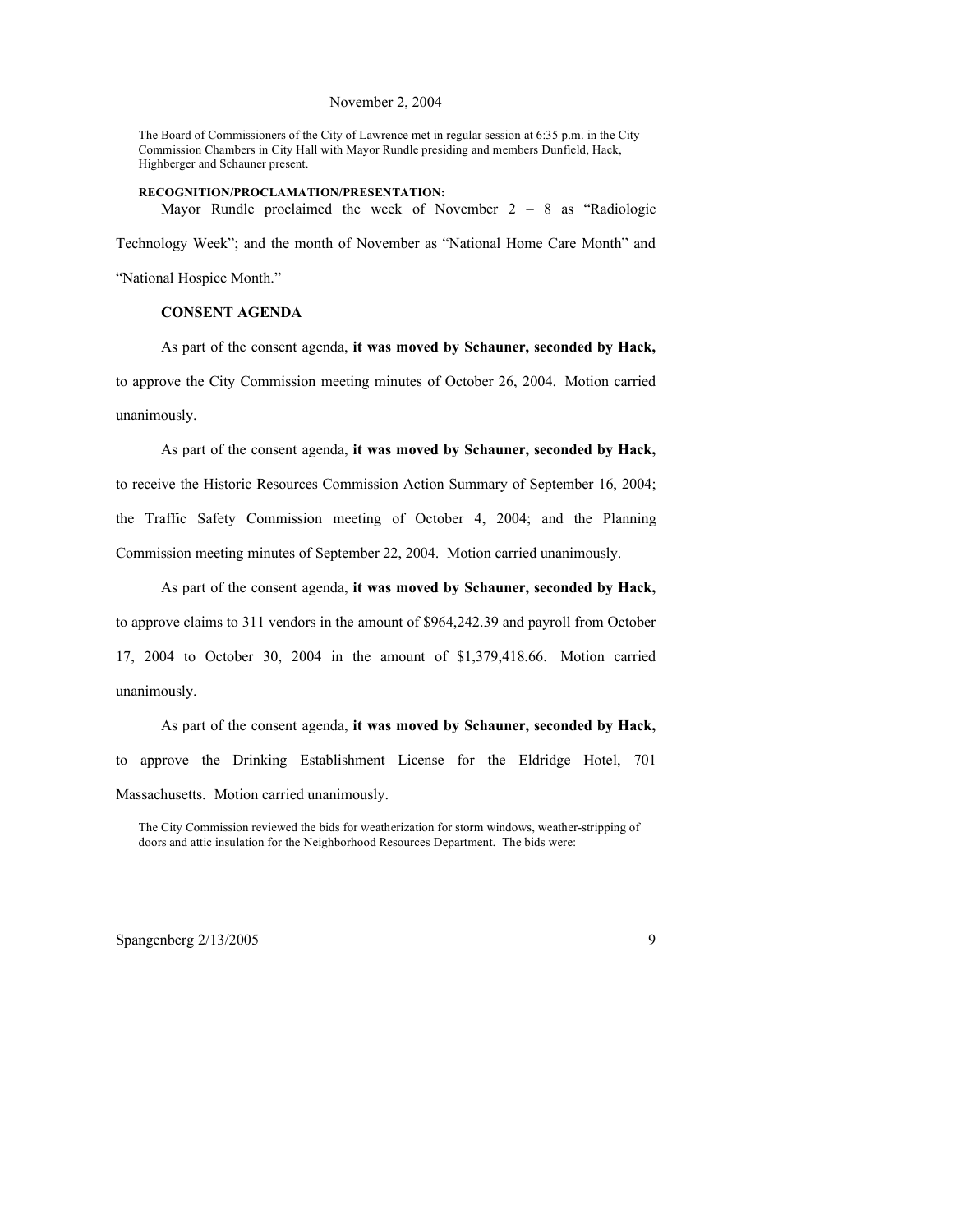| <b>CONTRACTOR</b>                | Storm windows | Weather-stripping<br>of doors | Attic Insulation. |
|----------------------------------|---------------|-------------------------------|-------------------|
| Wilson-Built                     | \$23,296.97   |                               |                   |
| Kennedy Glass, Inc.              | \$29,376.40   |                               |                   |
| Advanced Glass &<br>Mirror, Inc. | \$30,580.50   |                               |                   |
| <b>Billy Construction</b>        |               | \$7,178.37                    |                   |
| Midwest Insulation               |               |                               | \$20,244.00       |
| <b>Staff Estimate</b>            | \$30,000.00   | \$7,590.00                    | \$23,280.00       |

As part of the consent agenda, **it was moved by Schauner, seconded by Hack,** 

to approve the bid of attic insulation for 40 homes to Midwest Insulation, Inc., for \$20,244.00; weather stripping of doors for 27 homes to Billy Construction for \$7,178.37; and installation of storm windows for 30 homes to Wilson-Built for \$23,296.97. Motion carried unanimously. **(1)**

As part of the consent agenda, **it was moved by Schauner, seconded by Hack,** to place on first reading, Ordinance 7834, rezoning [Z-06-26-04] a tract of land approximately 2.6638 acres from A (Agricultural) District to PRD-2 (Planned Residential Development) District, (the property is generally described as being located at the west side of extension of Folks Road, south of West 6th Street). Motion carried unanimously.

**(2)**

As part of the consent agenda, **it was moved by Schauner, seconded by Hack,**  to place on first reading, Ordinance 7837, rezoning [Z-08-33-04] a tract of land approximately 1.33 acres from PCD-2 (with restrictions) (Planned Commercial Development) District to PCD-2 (with new restrictions) (Planned Commercial Development) District, (the property is generally described as being located at the southeast corner of West 6th Street & Comet Lane). Motion carried unanimously. **(3)**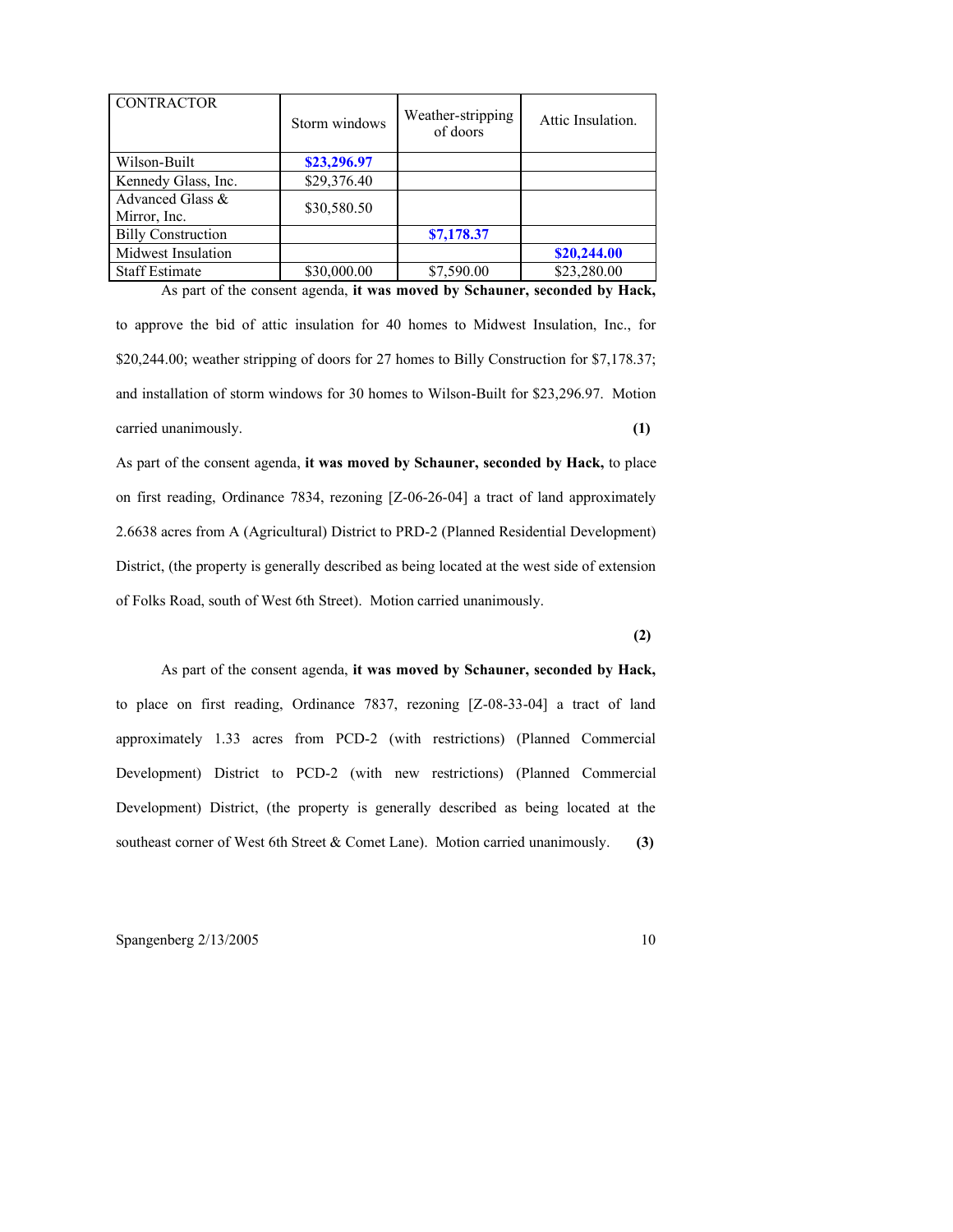As part of the consent agenda, **it was moved by Schauner, seconded by Hack,**  to place on first reading, Ordinance 7838, annexing approximately 36,960 square feet located at E 1338 Road (North Minnesota) (Shoemaker Tract) Lot 4, Wells Acres subdivision, (the property owner is seeking permission to establish City sanitary sewer service). Motion carried unanimously. **(4) (4)** 

As part of the consent agenda, **it was moved by Schauner, seconded by Hack,**  to adopt Resolution No. 6569, declaring the City of Lawrence is eligible to submit a Transportation Enhancement application to KDOT for use of funds set aside by the current transportation bill. The proposed project is to install a recreational bike path along the south side of Bob Billings Pkwy  $(15<sup>th</sup>$  St) from Kasold Dr. to Engel Rd. This project is in accordance with the 2004 Bicycle Plan, and is endorsed by the Bicycle Advisory Committee. Motion carried unanimously.

**(5)**

As part of the consent agenda, **it was moved by Schauner, seconded by Hack,** to concur with the Traffic Safety Commission's recommendation to deny the request to establish "no parking" along both sides of Perry Street between  $4<sup>th</sup>$  Street and  $5<sup>th</sup>$  Street. Motion carried unanimously. **(6)**

As part of the consent agenda, **it was moved by Schauner, seconded by Hack,** to concur with the Traffic Safety Commission's recommendation to move the "no parking" restriction on 24<sup>th</sup> Terrace east of Kasold Drive from the south side of the street to the north side. Motion carried unanimously. **(7)**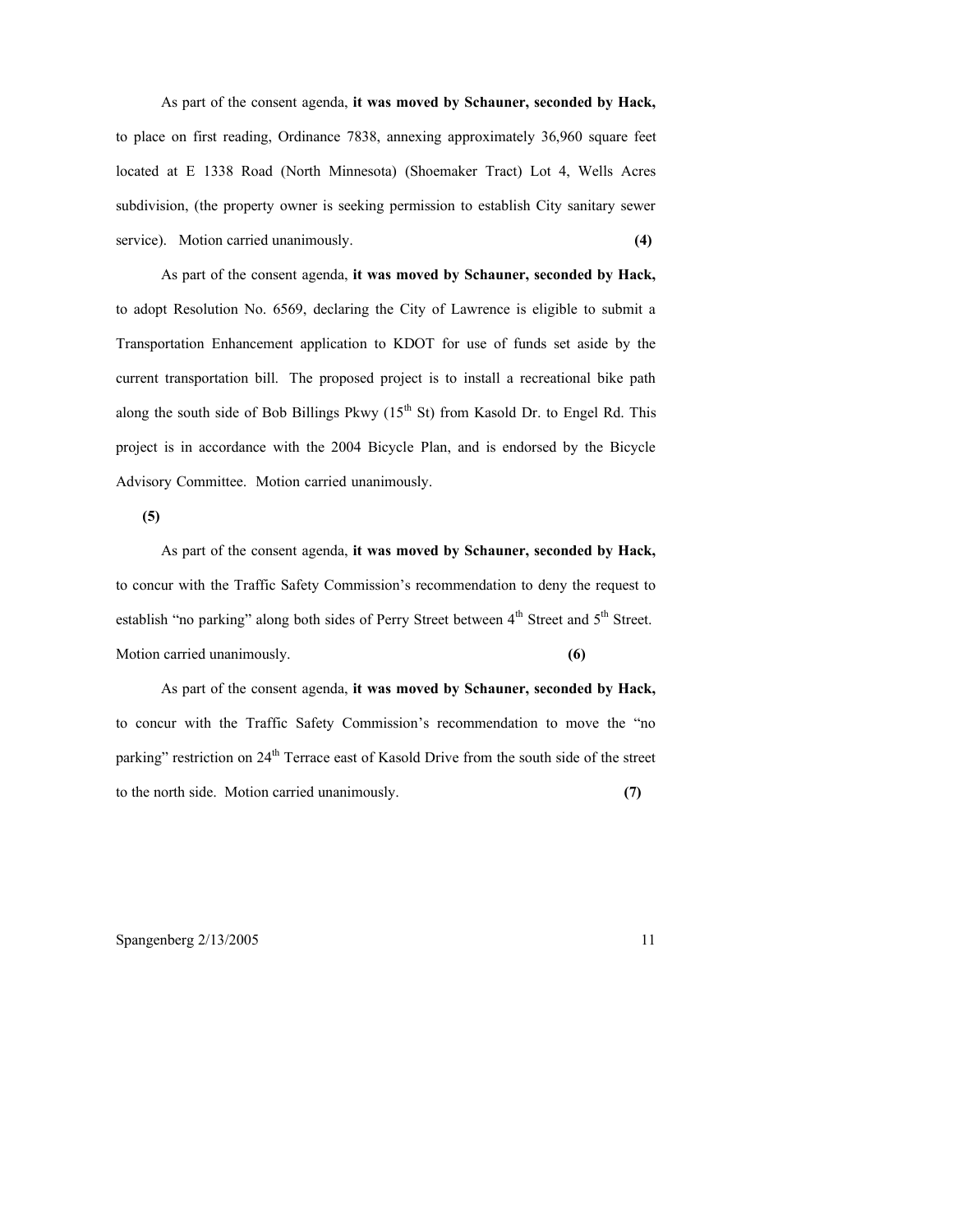As part of the consent agenda, **it was moved by Schauner, seconded by Hack,** to approve the selection of Lowenthall Singleton Webb & Wilson as the firm for the 2004 Independent Audit for the City of Lawrence. Motion carried unanimously. **(8)**

As part of the consent agenda, **it was moved by Schauner, seconded by Hack,** to authorize the Mayor to sign a Subordination Agreement for Susan Bolton, 2015 Stratford Road. Motion carried unanimously. **(9)**

### **CITY MANAGER'S REPORT: None**

### **REGULAR AGENDA ITEMS: None**

#### **PUBLIC COMMENT**: **None**

 $\mathcal{L}_\text{max}$  and  $\mathcal{L}_\text{max}$  and  $\mathcal{L}_\text{max}$  and  $\mathcal{L}_\text{max}$ 

**Moved by Schauner, seconded by Highberger,** to adjourn at 6:45 p.m. Motion carried unanimously.

\_\_\_\_\_\_\_\_\_\_\_\_\_\_\_\_\_\_\_\_\_\_\_\_\_\_\_\_\_

Mike Rundle, Mayor

### **ATTEST:**

Frank S. Reeb, City Clerk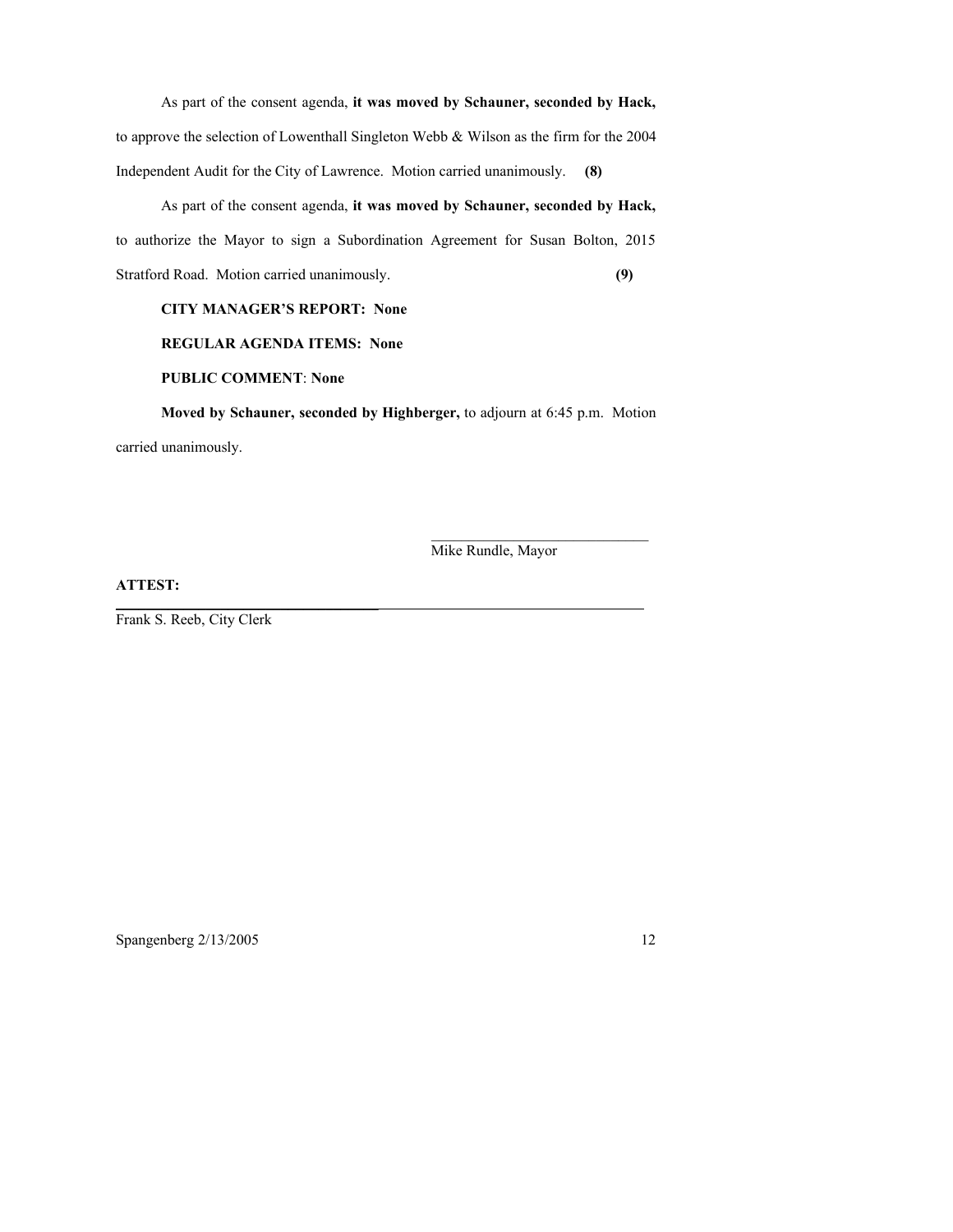#### **CITY COMMISSION MEETING OF OCTOBER 26, 2004**

- 1. Bid Weatherization, attic insulation to Midwest Insulation for \$20,244; weather stripping to Billy Construction for \$7,178.37; and insulating storm windows to Wilson-Build for \$23,296.97.
- 2. Ordinance No. 7834  $1<sup>st</sup>$  Read, rezone (Z-06-26-04) 2.6638 acres, A to PRD-2, W side of extension of Folks, S of W  $6^{th}$ .
- 3. Ordinance No. 7837  $1<sup>st</sup>$  Read, rezone (Z-08-33-04) 1.33 acres from PCD-2 with restrictions to PCD-2 new restrictions,
- 4. Ordinance No. 7838 Annex 36.960 acres, E 1338 Rd (N Minnesota) Shoemaker Tract) Lt 4.
- 5. Resolution No. 6569 Transportation Enhancement application for recreation bike path along S side of Bob Billings from Kasold to Engel Rd.
- 6. TSC Deny "no parking" both side of Perry St between  $4<sup>th</sup>$  &  $5<sup>th</sup>$ .
- 7. TSC Move "no parking" on  $24<sup>th</sup>$  Terr E of Kasold from S side to N side.
- 8. 2004 Independent Audit for City to Lowenthall Singleton Webb & Wilson.
- 9. Subordination Agreement 2015 Stratford for Susan Bolton.
- 10. City Manager's Report None.
- 11. Regular Agenda Items None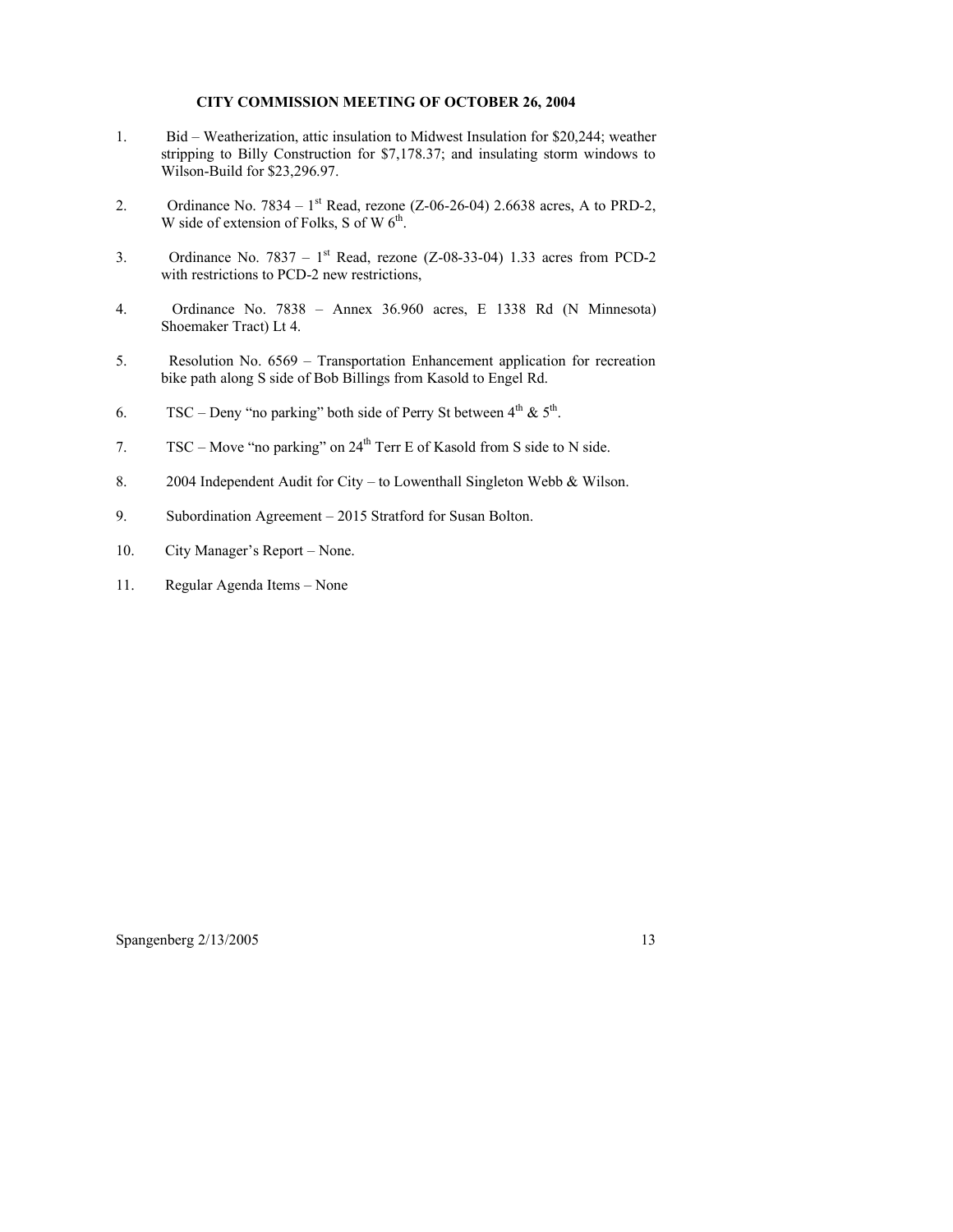#### **Minutes of the NOVEL SC Conference Call Tuesday, July 27, 2004** *--Draft!!*

**PRESENT:** Alrutz, Baaklini, Cunningham, Douglas, Ericson, Hiebing, Kaplan, Knight, Little, McCain, Redmond, Shaloiko, Storms, Todd, Welch

**ABSENT**: Borges, Brink, Cannell, Courtney, Crumlish, Desch, Ebert, Hatch, Huxley, Janowsky, Johns, Kadamus, Lynch, Meierhoffer, Monahan, Nichols, Roe, Walsh

#### **RECORDER:** Petrocelli

#### **WELCOME & APPROVAL OF MINUTES**

- Dottie Hiebing called the meeting to order.
- Committee moved to approve Minutes from May 19 and June 10. Minutes were approved.

#### **LEGISLATIVE UPDATE**

- Janet Welch reported.
	- o **Budget:** There is nothing new to report as there is still no action on the State budget.
	- o **License plate bill has passed both houses of the Legislature:** Funds generated would go to public library systems for the Summer Reading Program.
	- o **Technical Amendment Bill re library aid:** There is an SED bill under discussion with Governor and legislature re library aid. This bill would streamline library aid payments and establish payment dates in law.

#### **NOVEL SC MEMBER TERMS**

• Six Steering Committee members' terms will expire in 2004: Mary Brink, Jeff Cannell, Loretta Ebert, Sara Kelly Johns, John Monahan, and Gerry Nichols. Our meeting in September will include a celebration of the progress of the NOVEL SC and a farewell to members whose terms are expiring. **Janet, Carol, and Dottie will meet and discuss sending special invitations to those members.** Member terms are listed on the NOVEL web site at. http://www.nysl.nysed.gov/library/novel/steering.htm#membership

#### **REPORT ON PORTAL DEMOS**

• Thank you to Soumaya for making the vendor demonstrations possible! Seven vendors demonstrated federated searching and/or portal software. Bill Crumlish provided an excellent summary of the demonstrations. In addition, five attendees submitted evaluations. **Randy Ericson will put his summary in writing and share with**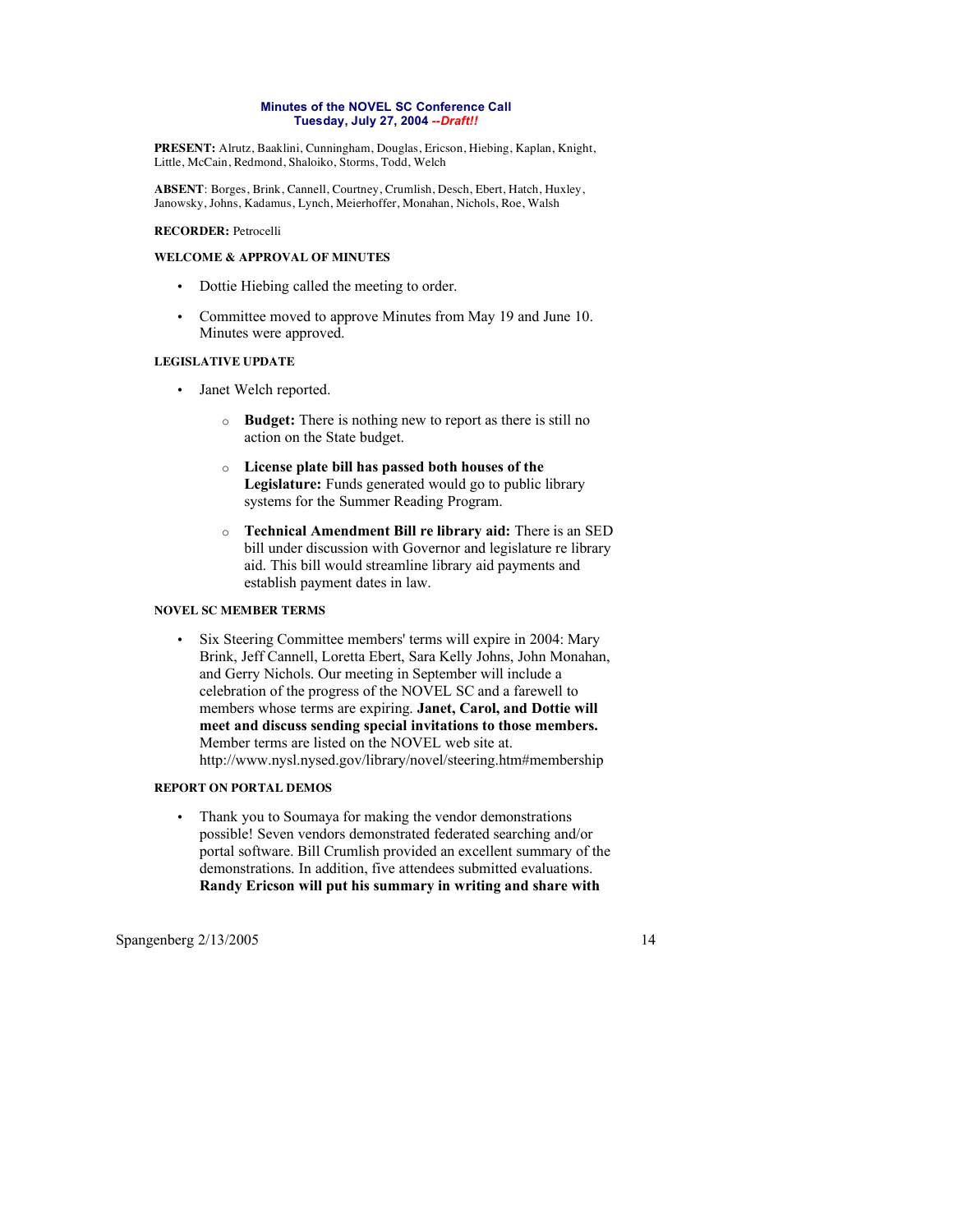**NOVEL-SC.** Thirty people attended, 11 of which were representatives from the NOVEL Steering Committee. A poll of NOVEL SC representatives resulted in members wanting to hear more from the following vendors: Webfeat, AutoGraphics, Fretwell-Downing, Serials Solutions. John Shaloiko pointed out that the vendors gave brief but not thorough overviews - so we need to look more closely at products before making decisions. Internal Team will discuss at meeting later today. **Research Library will report on Internal Team re recommendations for next steps at September meeting.**

#### **NECAT REPORT**

- The issue of portal and federated searching has risen to the forefront the electronic resources group needs to be aware of what is going on so that members of electronic resources group can impact on portal group. We need to think about whether the two groups should merge.
- **DMV Authentication:** State Library staff have been testing the DMV authentication at the State Library to be sure it works. They will also need to test it remotely before it can be implemented statewide. The Steering Committee also suggested we connect with DMV to partner with us on press and promotion of this added access. Cara Janowsky was going to make changes some changes to feedback form (refer to page 2 of June Minutes). **Marilyn Douglas will follow-up with Cara.**

#### **NYLA CONFERENCE PROGRAM AND POSTER SESSION**

There will be a NYLA poster session on October 22, from 1:30-3:00 PM. So far, only Wanda Knight has volunteered to staff it. **Please let Dottie know if you would be available to help staff the poster session for all or part of the time.**

#### **FUTURE MEETINGS:**

**Tuesday, September 14, 2004, 10:30 AM Meeting, East Greenbush Community Library**

**Thursday, October 14, 2004, 10:00 AM Conference Call**

**NYLA Conference, October 21-22, 2004, Rochester**

Meeting adjourned at 11:00 AM.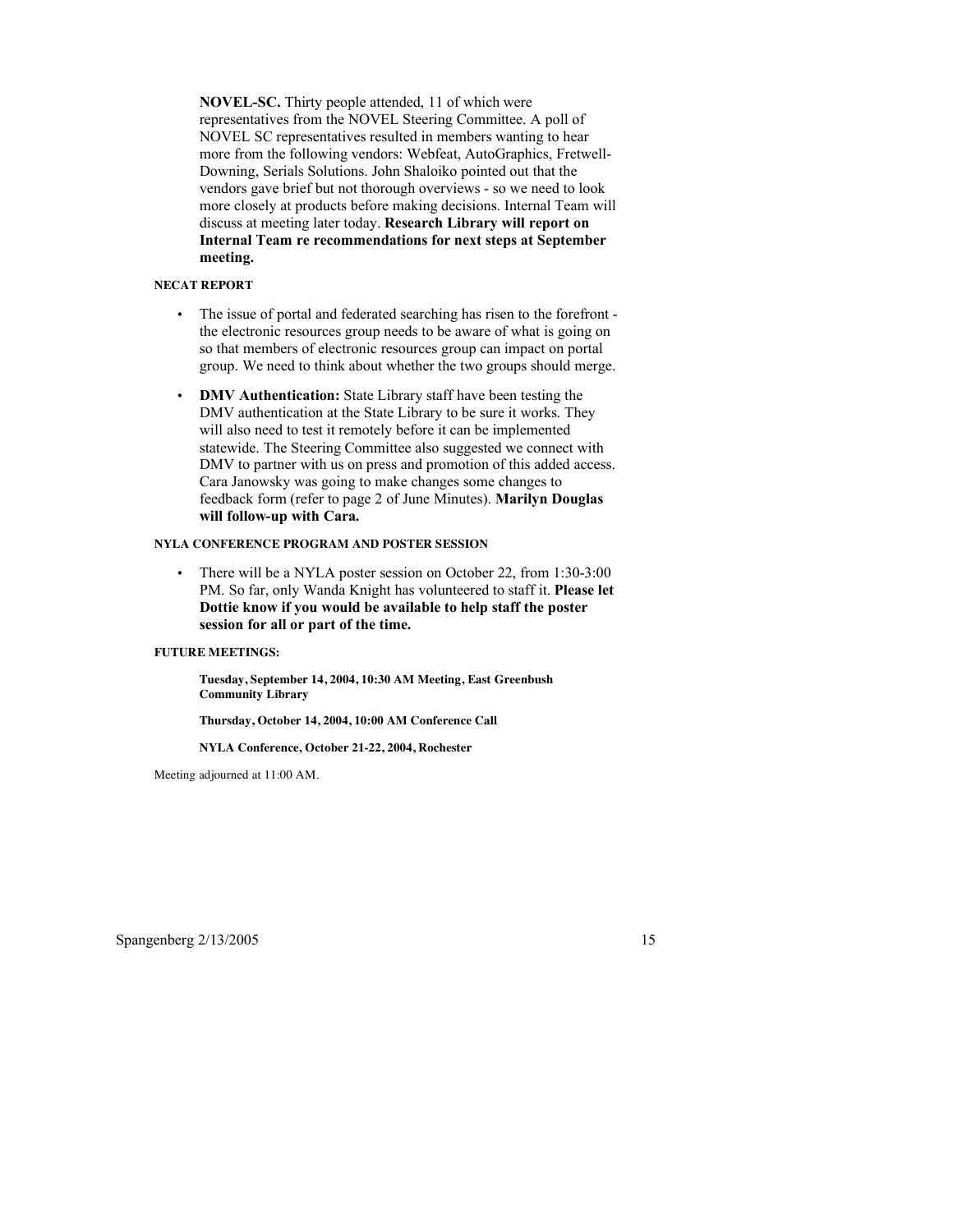The Council of Elrond from *The Fellowship of the Ring* New Line 2001

**Elrond:** Strangers from distant lands, friends of old. You have been summoned here to answer the threat of Mordor. Middle-Earth stands upon the brink of destruction. None can escape it. You will unite or you will fall. Each race is bound to this fate--this one doom. Bring forth the Ring, Frodo.

**Boromir:** So it is true . . .

**Man of Laketown:** The Doom of Men

- **Boromir:** It is a gift. A gift to the foes of Mordor. Why not use this Ring? Long has my father, the Steward of Gondor, kept the forces of Mordor at bay. By the blood of our people are your lands kept safe! Give Gondor the weapon of the enemy. Let us use it against him!
- **Aragorn:** You cannot wield it! None of us can. The One Ring answers to Sauron alone. It has no other master.
- **Boromir:** And what would a ranger know of this matter?
- **Legolas** jumping up): This is no mere ranger. He is Aragorn, son of Arathorn. You owe him your allegiance.
- **Boromir:** Aragorn? This . . . is Isildur's heir?
- **Legolas:** And heir to the throne of Gondor.
- **Aragorn:** *Havo dad* Legolas
- **Boromir:** Gondor has no king. Gondor needs no king.
- **Gandalf:** Aragorn is right. We cannot use it.
- **Elrond:** You have only one choice. The Ring must be destroyed.
- **Gimli:** What are we waiting for?
- **Gimli:** ARGH!!!! *Gimli strikes the Ring with full force but is repelled back, throwing him to the ground. Concurrently, Frodo sees the Eye of Sauron in*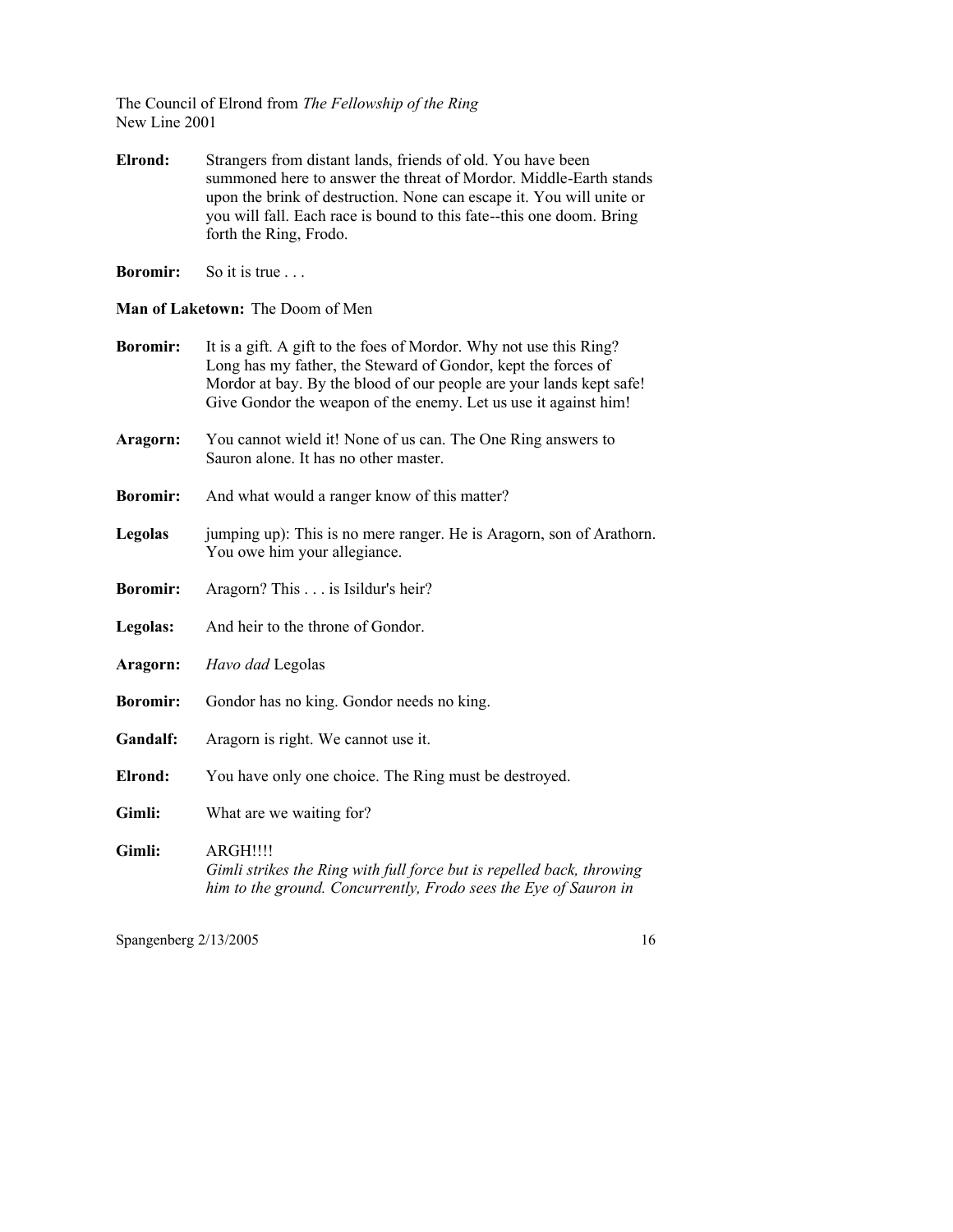*his mind and winces in pain. The Ring remains intact with the shards of the axe all around it*

**Ring** (whispers): (indecipherable)

| Elrond:         | The Ring cannot be destroyed, Gimli, son of Gloin by any craft that<br>we here possess. The Ring was made in the fires of Mount Doom.<br>Only there can it be unmade. It must be taken deep into Mordor and<br>cast back into the fiery chasm from whence it came.                                                                                       |
|-----------------|----------------------------------------------------------------------------------------------------------------------------------------------------------------------------------------------------------------------------------------------------------------------------------------------------------------------------------------------------------|
| Ring:           | Ash Nazg                                                                                                                                                                                                                                                                                                                                                 |
| Elrond:         | One of you must do this.                                                                                                                                                                                                                                                                                                                                 |
| <b>Boromir:</b> | One does not simply walk into Mordor. Its black gates are guarded<br>by more than just orcs. There is evil there that does not sleep. And<br>the great Eye is ever watchful. It is a barren wasteland. Riddled with<br>fire and ash and dust. The very air you breathe is a poisonous fume.<br>Not with ten thousand men could you do this. It is folly! |
| Legolas:        | Have you heard nothing Lord Elrond has said? The Ring must be<br>destroyed!                                                                                                                                                                                                                                                                              |
| Gimli:          | And I suppose you think you're the one to do it?!                                                                                                                                                                                                                                                                                                        |
| <b>Boromir:</b> | And if we fail, what then?! What happens when Sauron takes back<br>what is his?!                                                                                                                                                                                                                                                                         |
| Gimli:          | I will be dead before I see the Ring in the hands of an elf!                                                                                                                                                                                                                                                                                             |
| Gimli:          | Never trust an elf!                                                                                                                                                                                                                                                                                                                                      |
| Gandalf:        | Do you not understand that while we bicker amongst ourselves,<br>Sauron's power grows?! None can escape it!                                                                                                                                                                                                                                              |
| Ring:           | Ash Nazg Durbatuluk! Ash Nazg Gimbatul! Ash Nazg Gimbatul!<br>Ash Nazg Gimbatul!                                                                                                                                                                                                                                                                         |
| Frodo:          | I will take it! I will take it!                                                                                                                                                                                                                                                                                                                          |
| Frodo:          | I will take the Ring to Mordor. Though—I do not know the way.                                                                                                                                                                                                                                                                                            |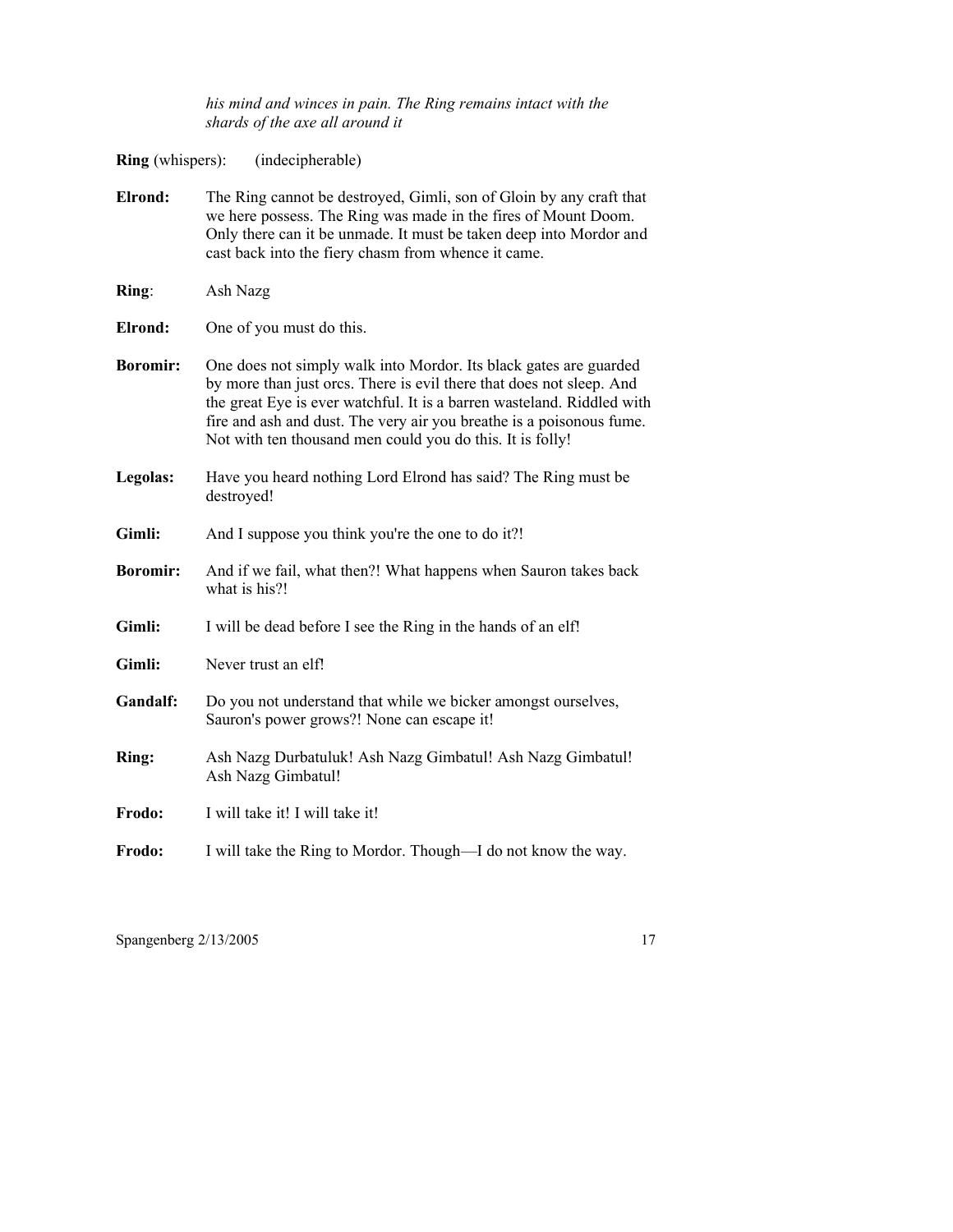| Gandalf:                 | I will help you bear this burden, Frodo Baggins, so long as it is yours<br>to bear.                                                 |
|--------------------------|-------------------------------------------------------------------------------------------------------------------------------------|
| Aragorn:                 | If by my life or death, I can protect you, I will. <approaches frodo<br="">and keels before him&gt; You have my sword.</approaches> |
| Legolas:                 | And you have my bow.                                                                                                                |
| Gimli:                   | And my axe!                                                                                                                         |
| <b>Boromir:</b>          | You carry the fates of us all little one. If this is indeed the will of the<br>council, then Gondor will see it done.               |
| Sam:                     | Heh! jumps from behind the bushes and joins them<br>Mr. Frodo is not goin' anywhere without me!                                     |
| Elrond:                  | No indeed, it is hardly possible to separate you even when he is<br>summoned to a secret council and you are not.                   |
| <b>Pippin and Merry:</b> | emerge from behind the pillars to join them<br>Wait! We are coming too!                                                             |
| Merry:                   | You'd have to send us home tied up in a sack to stop us!                                                                            |
| Pippin:                  | Anyway you need people of intelligence on this sort of mission,<br>quest thing.                                                     |
| Merry:                   | Well that rules you out Pip.                                                                                                        |
| Elrond:                  | Nine companions So be it! You shall be the Fellowship of the<br>Ring!                                                               |
| Pippin:                  | Great! Where are we going?                                                                                                          |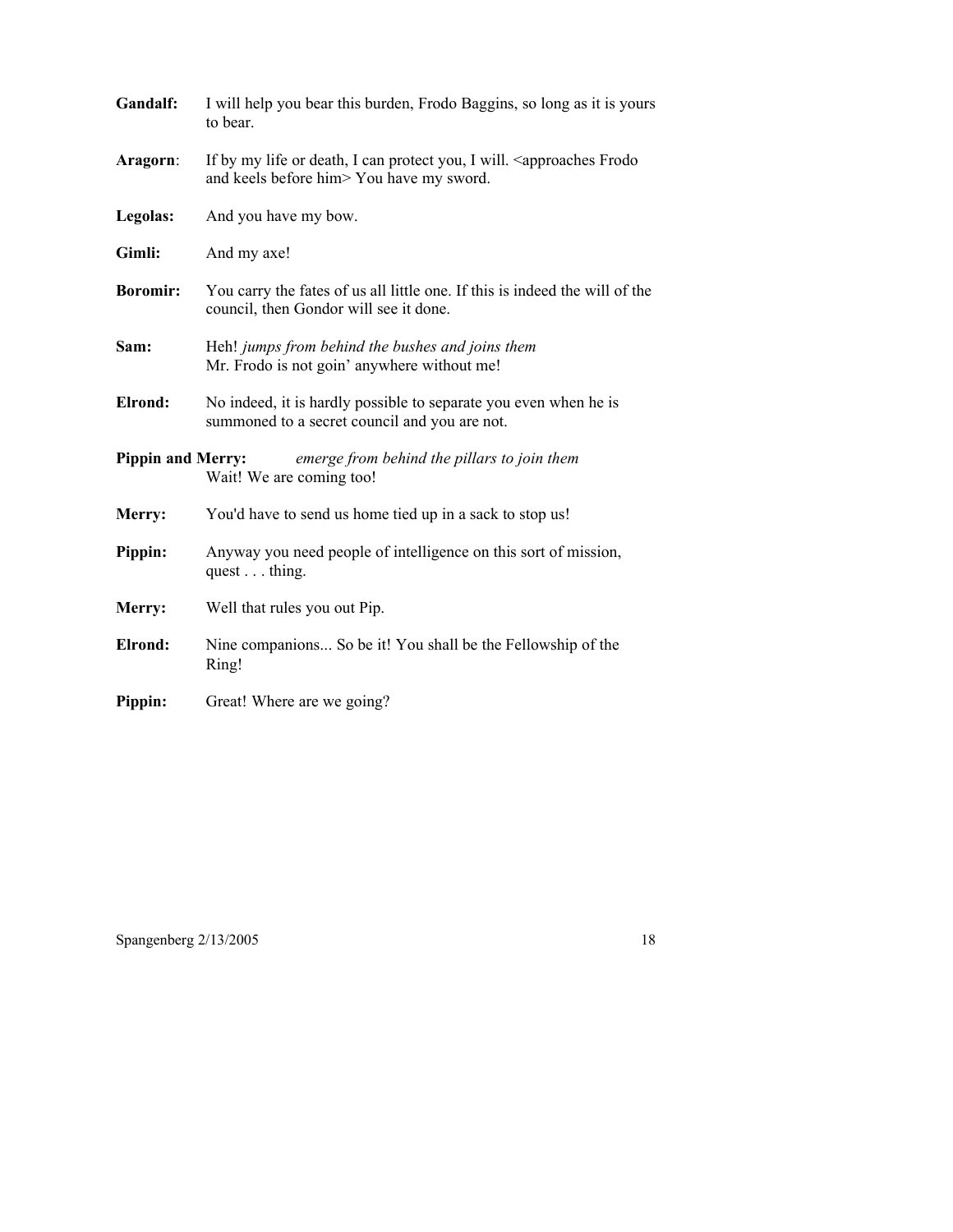## **Minutes of the Council of Elrond**

\_\_\_\_\_\_\_\_\_\_\_\_

October 25, 3018, Rivendell, the House of Lord Elrond, 11:00 AM

Special Meeting to Discuss the Threat of Mordor

**Present**: Lord Elrond, Chair; Gandalf the Grey, Boromir of Gondor, Legolas of the Woodland Realm, Gimli son of Gloin, Aragorn son of Arathorn, Frodo Baggins of the Shire

**Observers**: "Meri" Meridoc Brandybuck of the Shire, "Pippin" Perigrine Took of the Shire, Sam Gamgee of the Shire, Man of Laketown.

**Absent**: Galadriel of Lothlorien

Minutes of the previous meeting approved but not read.  $\vert$  \_ \_ \_ \_ \_ \_ \_ \_ \_ \_ \_ \_ \_

**Agenda items:**

1. The One Ring

**Discussion**: \_\_\_\_\_\_\_\_\_\_\_\_\_\_\_\_\_\_\_\_\_\_\_\_\_\_\_\_\_\_\_\_\_\_

The ring answers only to Sauron and cannot be used by anyone else. It must be destroyed.

In order to be destroyed, the ring must be taken into Mordor, and cast into the fires of Mount Doom, where it was made.

The journey to Mordor is difficult and dangerous, but must be made.

**Action Taken:** 

Frodo Baggins will bear the ring to Mordor, and cast it into the fires of Mount Doom. He will be accompanied by Gandalf, Aragorn, Legolas, Gimli, Boromir, Sam, Meri, and Pippin, in the Fellowship of the Ring.

**Adjourned**: at 11:45 am

**Next meeting**: To be determined

**Minutes by** Gandalf the Grey October 25, 3018

Lisa Spangenberg 12/8/04 3:54 PM **Comment:** The name of the group or committee within the institution or company.

Lisa Spangenberg 12/8/04 3:54 PM **Comment:** List, using full names, all attendees. You may need to include affiliations, that is where in the organization they are from, or what organization they are from, and titles.

Lisa Spangenberg 12/8/04 3:54 PM **Comment:** List names of those who were absent but invited to the meeting.

Lisa Spangenberg 12/8/04 3:54 PM

**Comment:** A statement about the minutes of the previous meeting (that they were approved, revised (include the revisions) or not read is often included. This is required for more formal meetings, but is often omitted in informal meeting minutes.

Lisa Spangenberg 12/8/04 3:54 PM **Comment:** Agenda items as discussed, in the order they are discussed, even if that is not the agenda order.

Lisa Spangenberg 12/8/04 3:54 PM **Comment:** You may want to create a template with headings for each Agenda Item, and subheadings for Discussion and Action Taken. You can use this as a rough fill-in-theblank outline during the meeting itself.

Lisa Spangenberg 12/8/04 3:54 PM **Comment:** When there are multiple agenda items, it is often useful to have a separate section, specifically named, called Action Items, in which you indicate actions that the meeting determined should be taken, and who is responsible, as determined by the meeting, for taking them.

Lisa Spangenberg 12/8/04 3:54 PM **Comment:** The time the meeting was adjourned or ended.

Lisa Spangenberg 12/8/04 3:54 PM Lisa Spangenberg 12/8/04 3:54 PM **Comment:** If you know the date, time, and place of the next meeting, indicate it here. **Comment:** Indicate the full name of the

person taking minutes, including the date. In formal minutes, you also need to sign the minutes, by hand.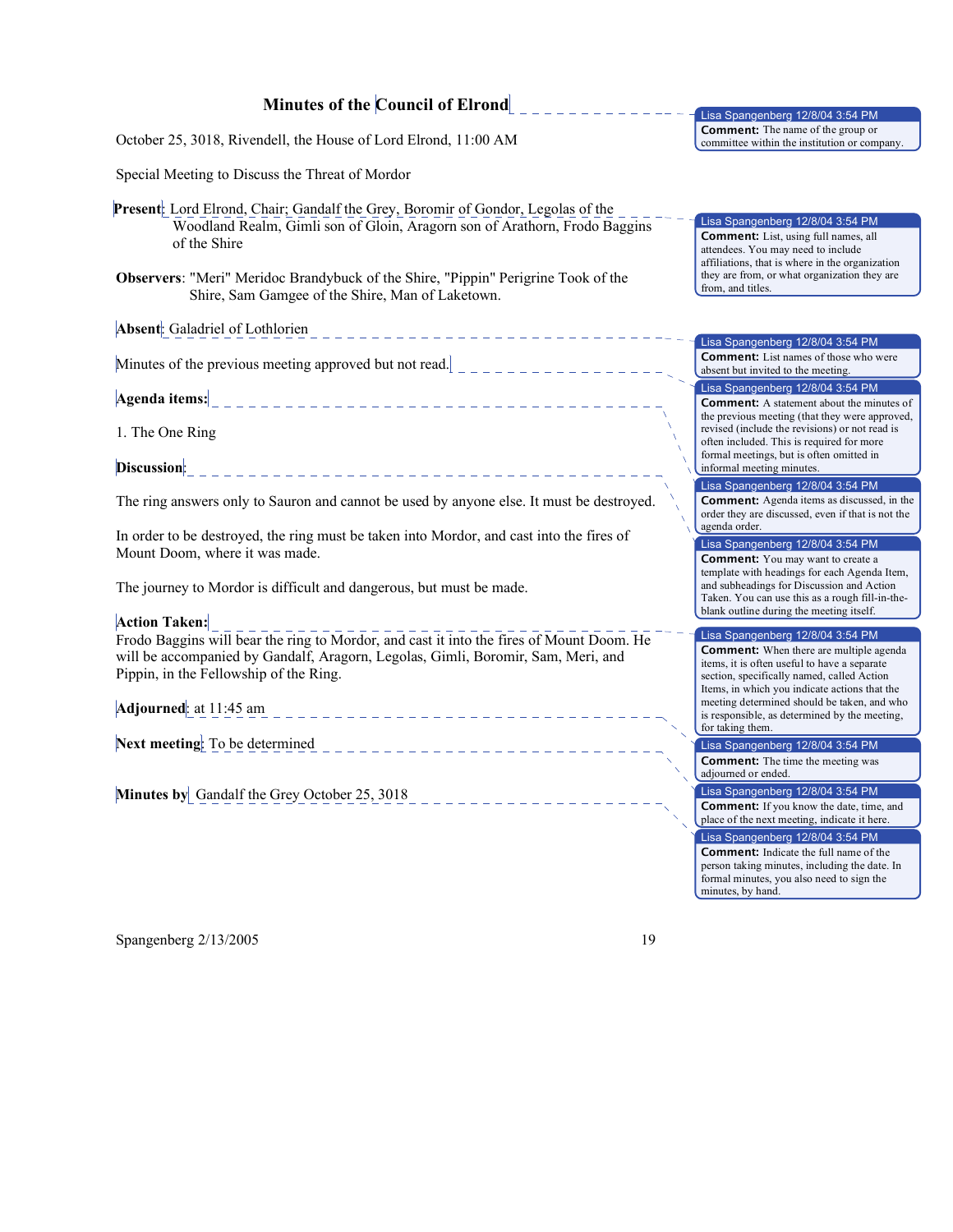# **Sign-in Sheet**

for Meeting on Date

| $1.$ Name: | <u> 1980 - Antonio Alemania, prima postala pre</u>                                                                                                                                                                                                                                                                                  |
|------------|-------------------------------------------------------------------------------------------------------------------------------------------------------------------------------------------------------------------------------------------------------------------------------------------------------------------------------------|
| From:      | <u> The Communication of the Communication of the Communication of the Communication of the Communication of the Co</u>                                                                                                                                                                                                             |
|            |                                                                                                                                                                                                                                                                                                                                     |
|            |                                                                                                                                                                                                                                                                                                                                     |
| Email:     | <u> Alexandria de la contrada de la contrada de la contrada de la contrada de la contrada de la contrada de la c</u>                                                                                                                                                                                                                |
|            |                                                                                                                                                                                                                                                                                                                                     |
|            | 2. Name:                                                                                                                                                                                                                                                                                                                            |
|            | <u> 1989 - Andrea Station Barbara, amerikan personal di sebagai personal di sebagai personal di sebagai personal </u>                                                                                                                                                                                                               |
| From:      |                                                                                                                                                                                                                                                                                                                                     |
|            |                                                                                                                                                                                                                                                                                                                                     |
|            | Email: - <b>Email:</b> - <b>Email:</b> - <b>Email:</b> - <b>Email:</b> - <b>Email:</b> - <b>Email:</b> - <b>Email:</b> - <b>Email:</b> - <b>Email:</b> - <b>Email:</b> - <b>Email:</b> - <b>Email:</b> - <b>Email:</b> - <b>Email:</b> - <b>Email:</b> - <b>Email:</b> - <b>Email:</b> - <b>Email:</b> - <b>Email:</b> - <b>Ema</b> |
|            |                                                                                                                                                                                                                                                                                                                                     |
|            | 3. Name: $\frac{1}{2}$ = $\frac{1}{2}$ = $\frac{1}{2}$ = $\frac{1}{2}$ = $\frac{1}{2}$ = $\frac{1}{2}$ = $\frac{1}{2}$ = $\frac{1}{2}$ = $\frac{1}{2}$ = $\frac{1}{2}$ = $\frac{1}{2}$ = $\frac{1}{2}$ = $\frac{1}{2}$ = $\frac{1}{2}$ = $\frac{1}{2}$ = $\frac{1}{2}$ = $\frac{1}{2}$ = $\frac{1}{2}$                              |
|            |                                                                                                                                                                                                                                                                                                                                     |
| From:      | <u> The Communication of the Communication of the Communication of the Communication of the Communication of the Co</u>                                                                                                                                                                                                             |
|            |                                                                                                                                                                                                                                                                                                                                     |
| Email:     | <u> 1989 - Andrea Station, amerikansk politik (</u>                                                                                                                                                                                                                                                                                 |
|            |                                                                                                                                                                                                                                                                                                                                     |
|            |                                                                                                                                                                                                                                                                                                                                     |
| 1. Name:   | <u> 1989 - Johann Harry Harry Harry Harry Harry Harry Harry Harry Harry Harry Harry Harry Harry Harry Harry Harry</u>                                                                                                                                                                                                               |
| From:      | <u> 1989 - Johann Harry Harry Harry Harry Harry Harry Harry Harry Harry Harry Harry Harry Harry Harry Harry Harry</u>                                                                                                                                                                                                               |
| Phone:     | <u> Alexandria de la contenta de la contenta de la contenta de la contenta de la contenta de la contenta de la c</u>                                                                                                                                                                                                                |
| Email:     | <u> Alexandria de la contrada de la contrada de la contrada de la contrada de la contrada de la contrada de la c</u>                                                                                                                                                                                                                |
|            |                                                                                                                                                                                                                                                                                                                                     |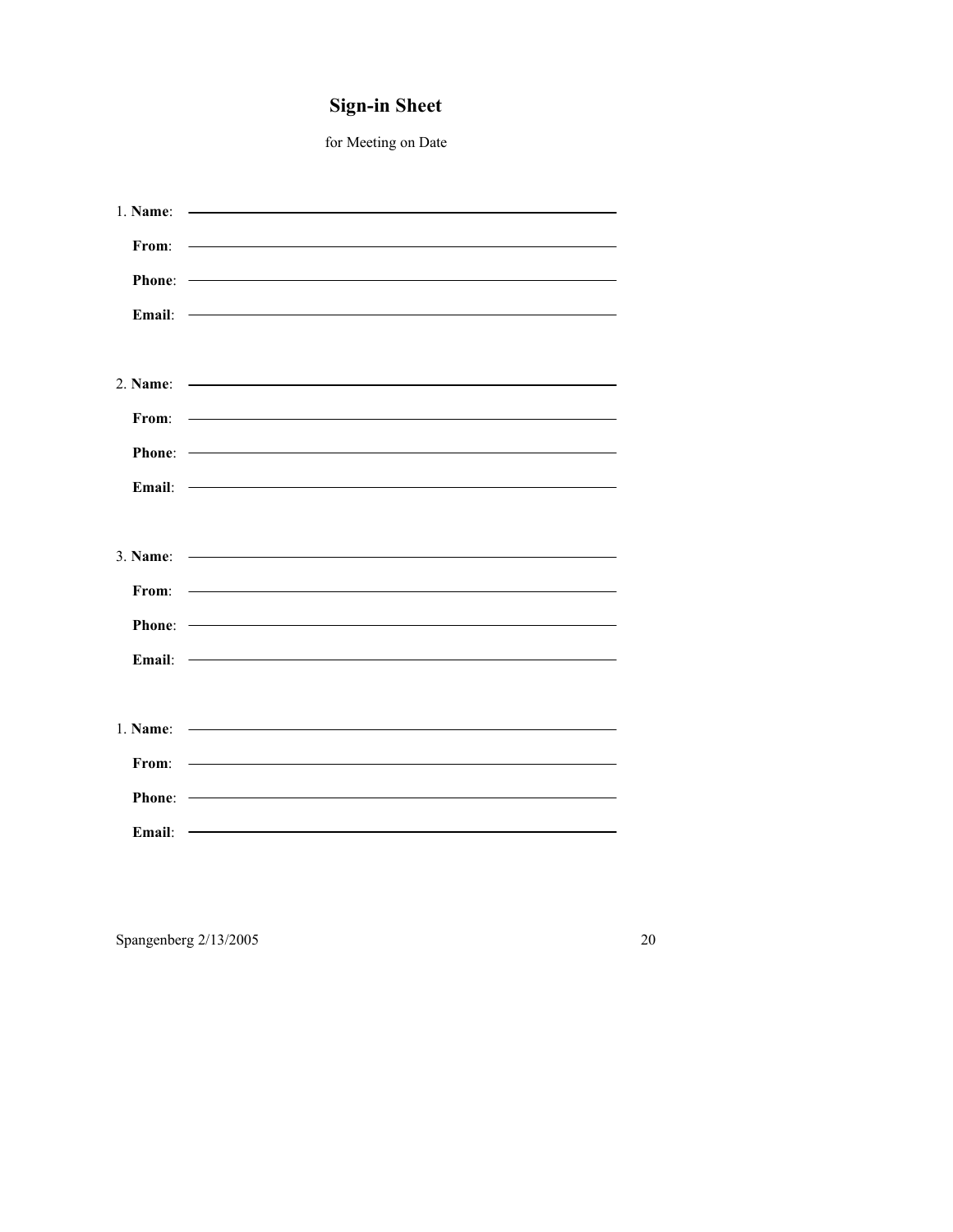## **Name of Organization**

## **Purpose of Meeting**

## **Date/Time**

## **Chair**

| Topic | <b>Discussion</b> | Action | Person<br>Responsible |
|-------|-------------------|--------|-----------------------|
|       |                   |        |                       |
|       |                   |        |                       |
|       |                   |        |                       |
|       |                   |        |                       |
|       |                   |        |                       |
|       |                   |        |                       |
|       |                   |        |                       |
|       |                   |        |                       |
|       |                   |        |                       |
|       |                   |        |                       |
|       |                   |        |                       |
|       |                   |        |                       |
|       |                   |        |                       |
|       |                   |        |                       |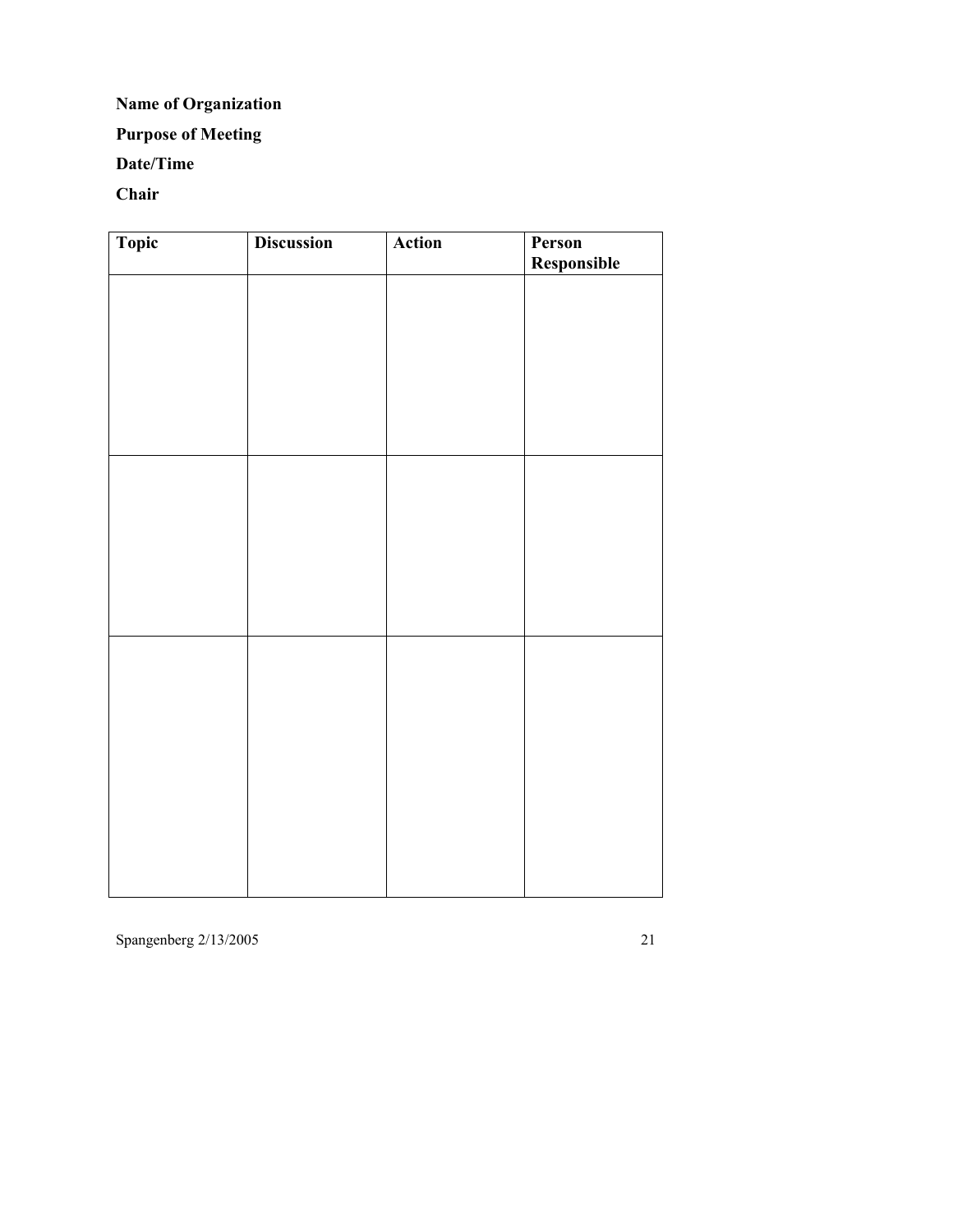### **[NAME OF ORGANIZATION/COMMITTEE]** Meeting Minutes

*[Date of meeting] Present:* [**List of attendees**] *Next meeting:* [**Date**], [**time**], [**Location**]

## **I. Announcements**

List all announcements made at the meeting. For example, new members, change of event, etc.

## **II. Discussion**

Summarize the discussion for each existing issue, state the outcome, and assign any action item.

## **III. Roundtable**

Summarize the status of each area/department.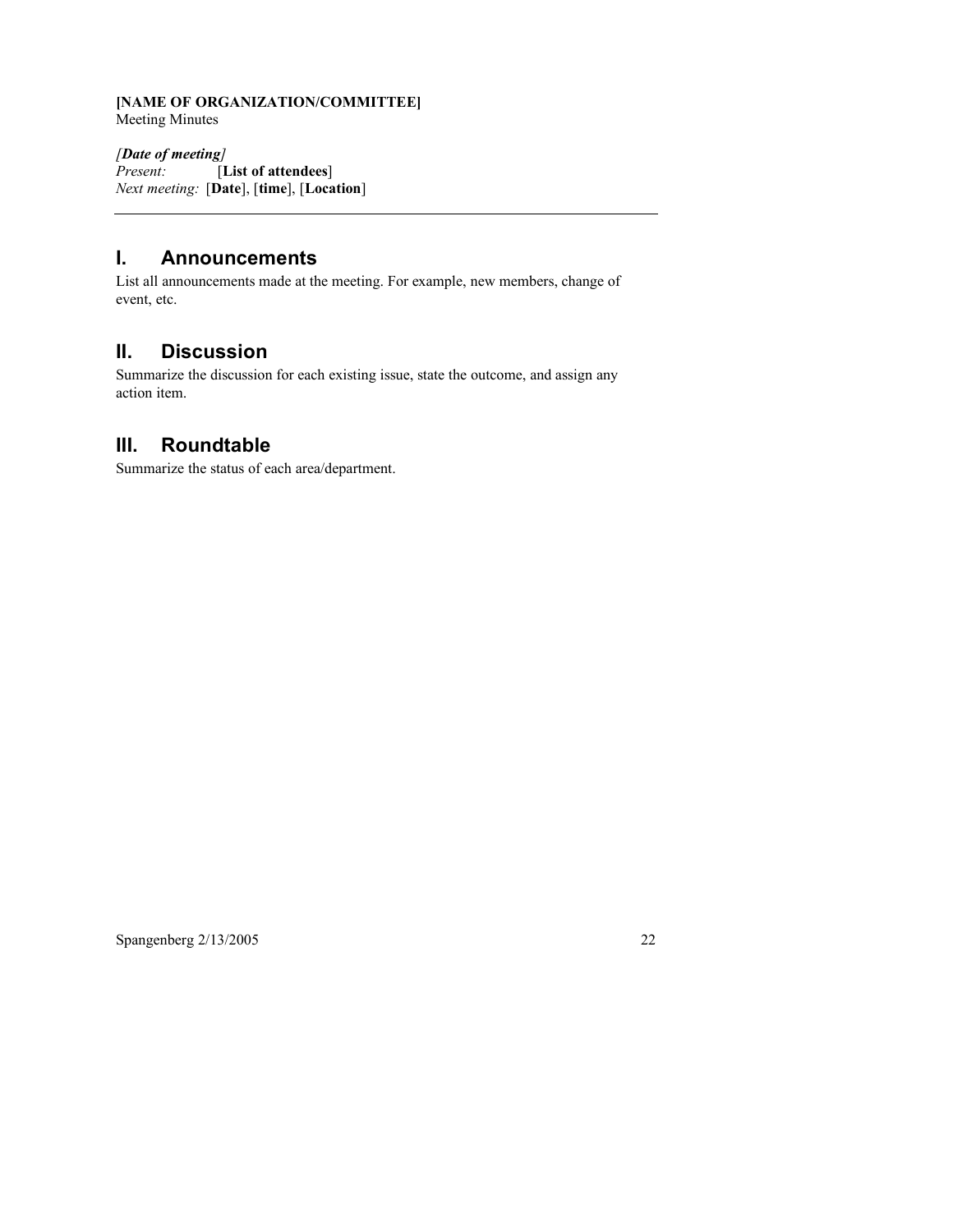#### **[NAME OF ORGANIZATION/COMMITTEE]**

Meeting Minutes December 8, 2004

### **Opening**:

The regular meeting of the [**Name of Organization/Committee**] was called to order at [**time**] on [**date**] in [**location**] by [**Meeting Chair**].

## **Present**:

[**List of Attendees**]

## **A. Approval of Agenda**

The agenda was unanimously approved as distributed.

## **B. Approval of Minutes**

The minutes of the previous meeting were unanimously approved as distributed.

## **C. Open Issues**

Summarize the discussion for each existing issue, state the outcome, and assign any action item.

## **D. New Business**

Summarize the discussion for new issues, state the next steps, and assign any action item.

## **E. Agenda for Next Meeting**

List the items to be discussed at the next meeting.

### **Adjournment**:

Meeting was adjourned at [**time**] by [**Person**]. The next general meeting will be at [**time**] on [**date**] in [**location**].

Minutes submitted by: [**Type name here**]

Approved by: [**Type name here**]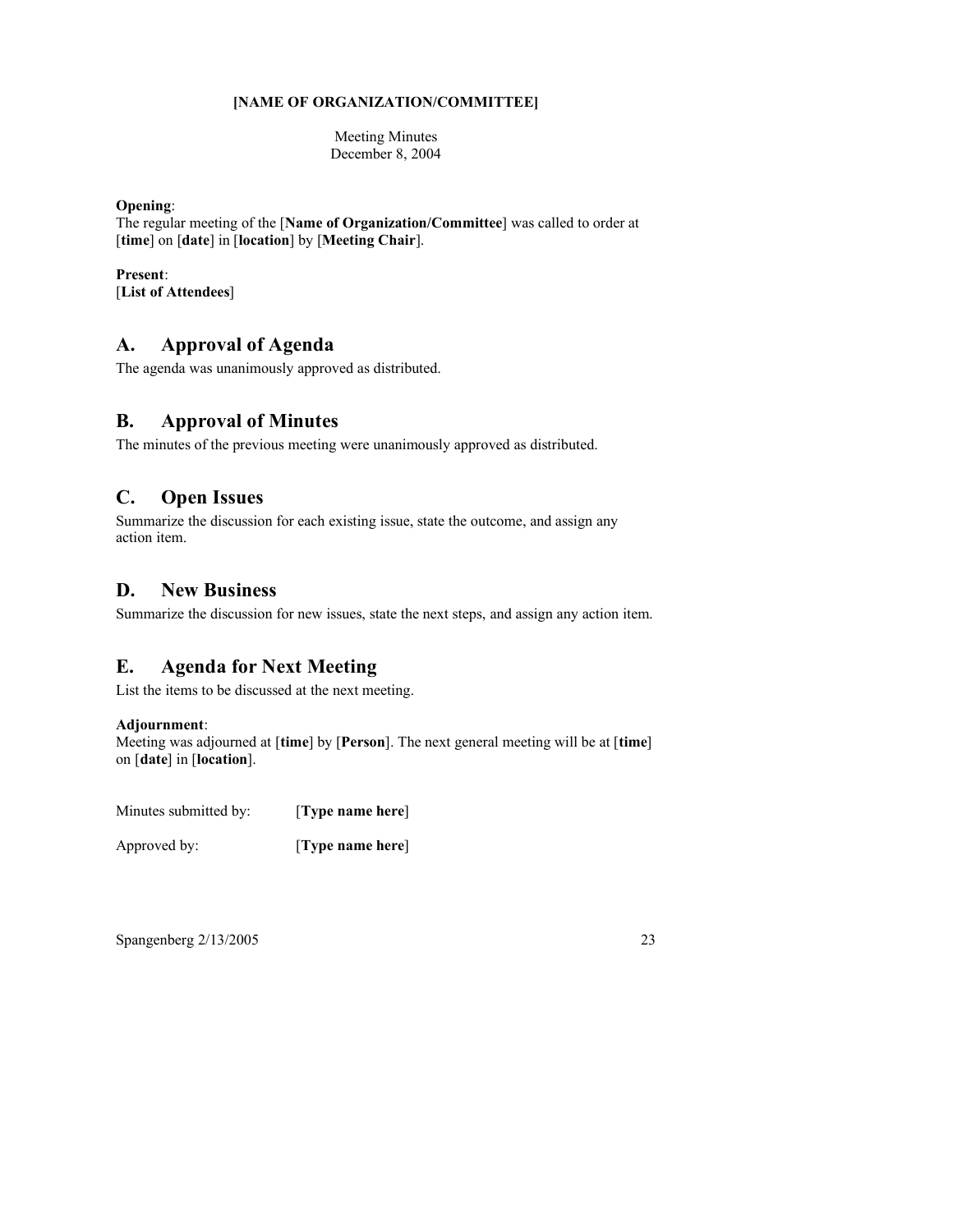# **Meeting Title**

**Minutes [**Meeting Date**] [**Meeting Time**]** *[Meeting Location]*

| <b>MEETING CALLED BY</b> |  |
|--------------------------|--|
| <b>TYPE OF MEETING</b>   |  |
| <b>FACILITATOR</b>       |  |
| <b>NOTE TAKER</b>        |  |
| <b>TIMEKEEPER</b>        |  |
| <b>ATTENDEES</b>         |  |

# *Agenda topics*

| [Time allotted]     | [Agenda topic] | [Presenter]               |                 |
|---------------------|----------------|---------------------------|-----------------|
| <b>DISCUSSION</b>   |                |                           |                 |
|                     |                |                           |                 |
|                     |                |                           |                 |
| <b>CONCLUSIONS</b>  |                |                           |                 |
|                     |                |                           |                 |
|                     |                |                           |                 |
| <b>ACTION ITEMS</b> |                | <b>PERSON RESPONSIBLE</b> | <b>DEADLINE</b> |
|                     |                |                           |                 |
|                     |                |                           |                 |

| [Time allotted]    | [Agenda topic] | [Presenter] |  |
|--------------------|----------------|-------------|--|
| <b>DISCUSSION</b>  |                |             |  |
|                    |                |             |  |
|                    |                |             |  |
| <b>CONCLUSIONS</b> |                |             |  |
|                    |                |             |  |

Spangenberg  $2/13/2005$ 

| ٠<br>۰ |  |
|--------|--|
|        |  |